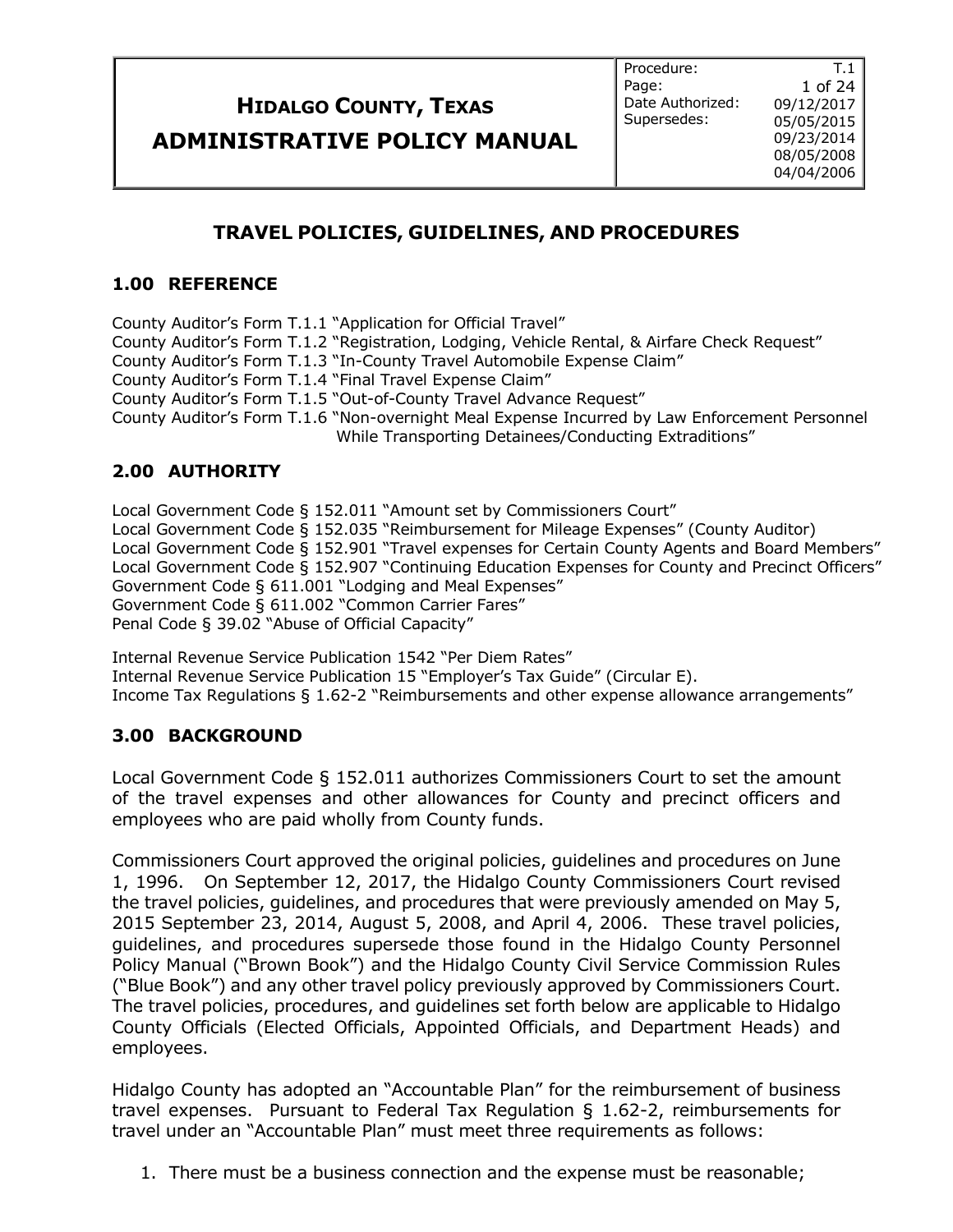#### **HIDALGO COUNTY, TEXAS ADMINISTRATIVE POLICY MANUAL** Procedure: Page: Date Authorized: Supersedes: 2 of 24 09/12/2017 05/05/2015 09/23/2014 08/05/2008 04/04/2006

2. There must be a reasonable accounting of the expenses (amounts paid up to the allowable federal per diem rates are deemed substantiated); and

T.1

3. All excess reimbursements must be repaid in a reasonable time.

Federal Tax Regulation  $\S$  1.62-2(k) provides that, in addition to these three requirements, the plan cannot exhibit a "pattern of abuse." If a payer's reimbursement or other expense allowance arrangement evidences a pattern of abuse of the rules of section 62(c) and this section, all payments made under the arrangement will be treated as made under a nonaccountable plan.

Pursuant to Federal Tax Regulation  $\Sigma$  1.62-2(c)(5), payments or reimbursements under a nonaccountable plan are included in the employee's gross income, must be reported as wages or compensation on the employees Form W-2, and are subject to withholding and payment of employment taxes (social security, Medicare, unemployment).

### **4.00 POLICIES AND GUIDELINES**

- 1. Travel expenses shall be allowed only for County Officials and employees (collectively referred to as employees) while on official County business. The purpose of the trip must be for the County's benefit and/or be related to the Department's primary business activities as follows:
	- a. To obtain statutorily required continuing professional education;
	- b. To obtain continuing education related to an employee's work or maintenance of a license or certification;
	- c. To testify before legislative bodies, regulatory agencies and commissions, and other forums that may make decisions affecting the County including its affiliated agencies and operations;
	- d. To participate in professional organizations related to the employee's job assignment;
	- e. To conduct essential research and information-gathering for improvement of County operations or compliance with the law;
	- f. To monitor the development of state or federal legislation or implementation of legislation that might affect the County;
	- g. To participate in forums, coalitions, and discussions relating to the policy, legislative, and regulatory interests of the County;
	- h. To pursue the County's interests in litigation or criminal justice;
	- i. To promote the economic development interests of the County; or
	- j. To carry out other purposes determined by Commissioners Court to be in the interest of the County.
- 2. Sufficient funds must be available in the adopted budget before expenditures are made.
- 3. Travel expenses must be reasonable and necessary. Any inappropriate or excessive costs will not be reimbursed.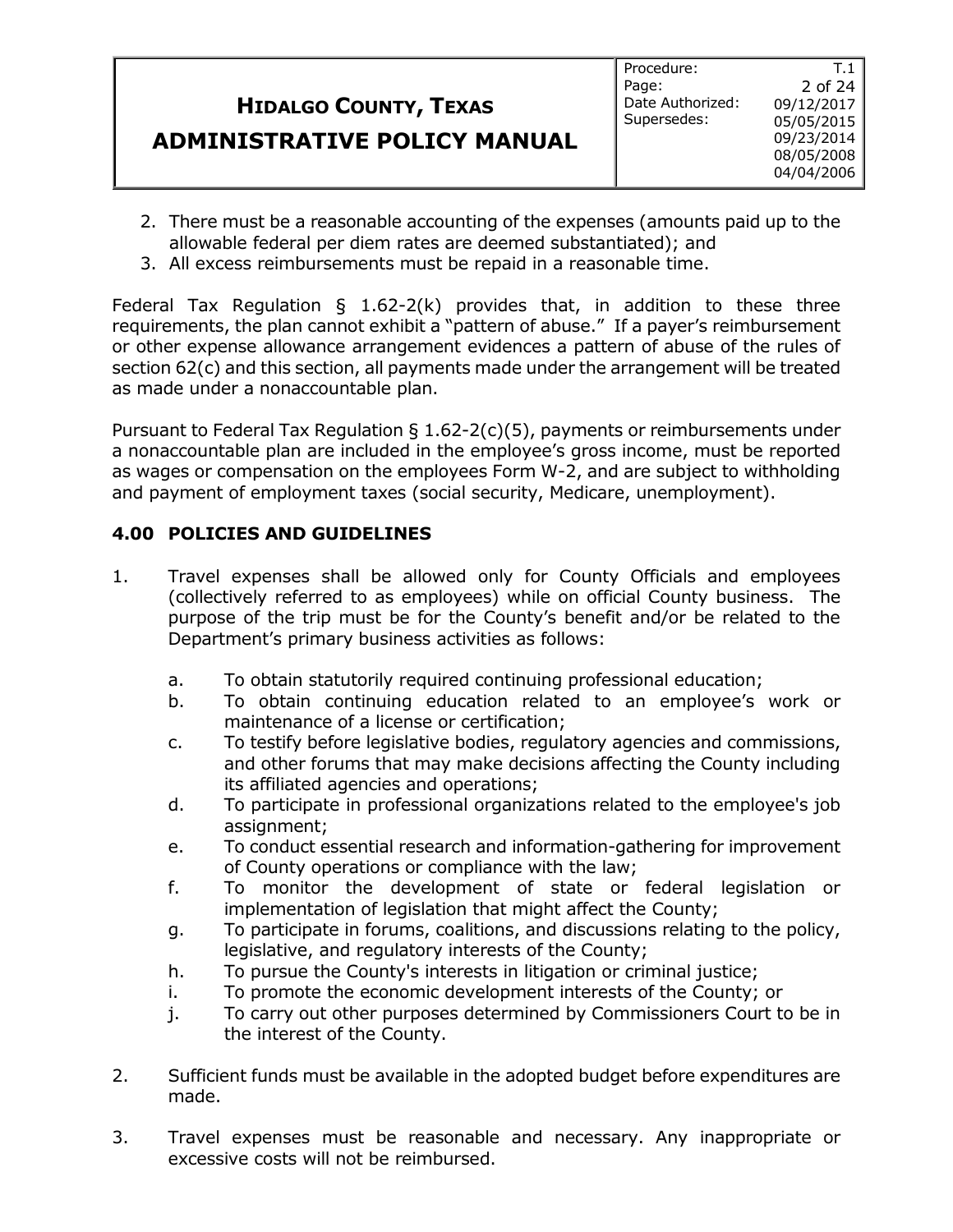#### **HIDALGO COUNTY, TEXAS ADMINISTRATIVE POLICY MANUAL** Procedure: Page: Date Authorized: Supersedes: 3 of 24 09/12/2017 05/05/2015 09/23/2014 08/05/2008 04/04/2006

T.1

- 4. Preference should be given to local and in-state training, unless training is not available locally or in-state.
- 5. Departments shall designate one employee as the travel liaison and shall require such employee to attend a training session provided by the County Auditor's Office in conjunction with the Purchasing Department soon after revisions to the Travel Policies, Guidelines, and Procedures (hereinafter referred to as the Travel Policy) are approved by Commissioners Court. The travel liaison will be responsible for training his/her Departments employees on the Travel Policy and keep them informed of any changes in travel rules.
- 6. Departments must ensure that all travel reimbursements are examined to ensure compliance with the Travel Policy prior to submitting payment requests. Employees must ensure that their travel complies with the Travel Policy and must not seek reimbursement for travel expenses that the employee should reasonably know are not reimbursable.
- 7. AUTHORIZATION FOR OFFICIAL TRAVEL
	- a. Prior to making any reservations and/or traveling, Departments that report to the County Executive Officer (hereinafter referred to as the Executive Officer) must obtain approval from the Executive Officer by submitting **Form T.1.1 "Application for Official Travel"**.
	- b. The County is not obligated to pay for travel by Departments that report to the Executive Officer if prior approval from the Executive Officer was not obtained.
- 8. METHOD OF PAYMENT FOR TRAVEL EXPENSES
	- a. Direct Payment Registration fees, lodging, and airfare may be paid directly to vendors. The request for payment must be submitted to the County Auditor's Office - Accounts Payable Section at least two weeks prior to the date the check will be needed.
	- b. Department's Travel Credit Card If direct payment is not possible, the Department's travel credit card may be used to pay registration fees, lodging, and airfare (see Travel Credit Card procedures). Reservations for lodging, rental vehicles, or airfare using the Department's travel credit card must be made by the Purchasing Department unless the Department has been authorized by Commissioners Court to have custody of a travel credit card. The Department's travel credit card may not be used to make reservations at rates higher than allowed by the Travel Policy. Expenditures made with the travel credit card must be in compliance with the Travel Policy.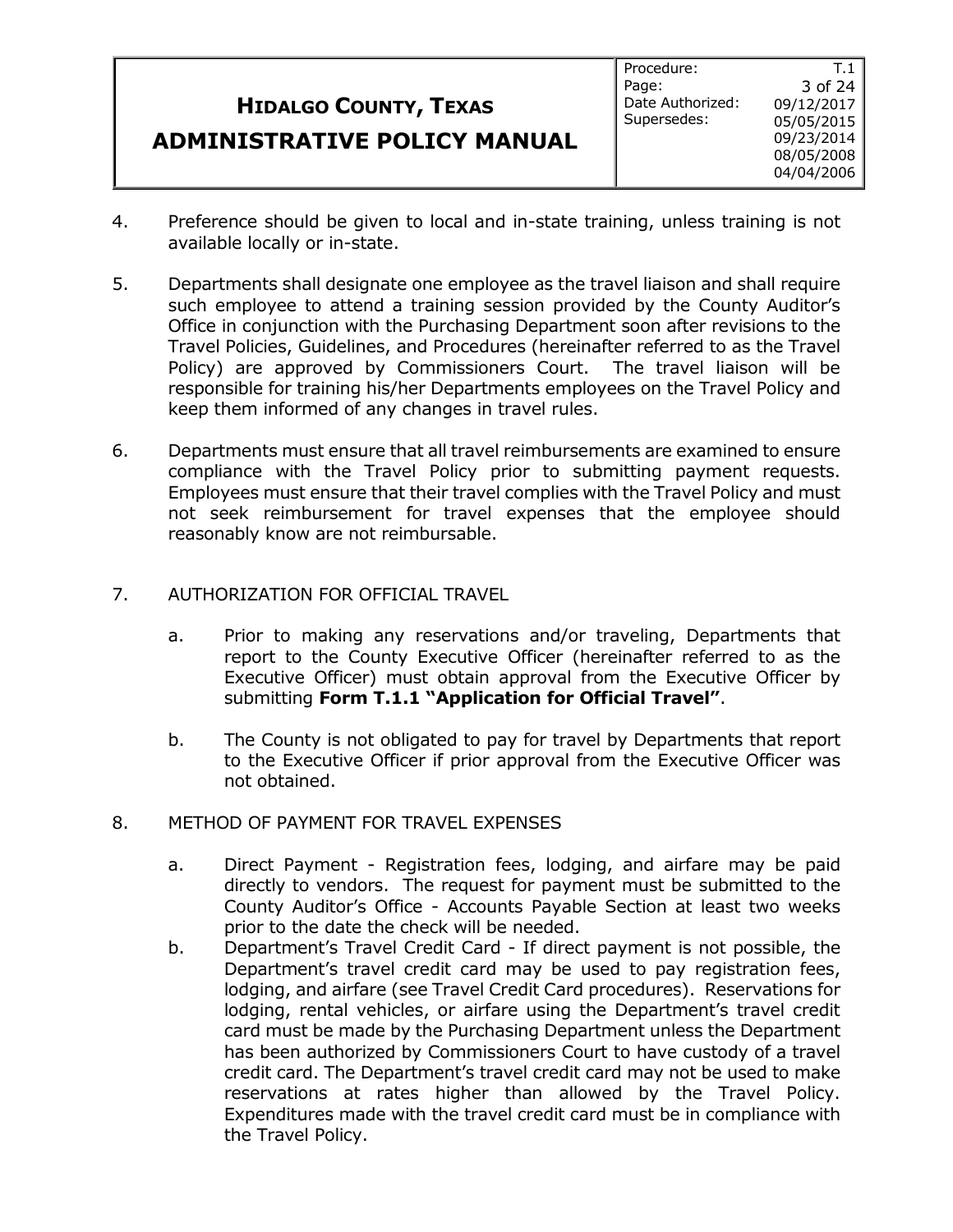### **ADMINISTRATIVE POLICY MANUAL**

T.1

- c. Personal Credit Cards and/or Cash If registration fees, lodging, or airfare is not prepaid, the County will reimburse the employee for travel expenses incurred in accordance with the Travel Policy upon completion and submittal of **Form T.1.4 "Final Travel Expense Claim"**. The County will not reimburse interest, over the credit limit charges, or late charges incurred on the employee's personal credit card.
- d. Travel Advance The employee may obtain a travel advance subject to certain restrictions (see Section 4.20).
- 9. COORDINATION OF TRAVEL
	- a. "Coordination of travel" in this Section means employees traveling together in a personally owned vehicle, County vehicle, or rental vehicle.
	- b. Except as provided by section (d) below, coordination of travel is required when four or fewer employees employed by the same Department travel on the same dates with the same itinerary to conduct the same official County business. If more than four employees employed by the same Department travel on the same dates with the same itinerary to conduct the same official County business, then coordination of travel is required for each group of four employees and for any fraction in excess of a multiple of four employees.
	- c. When coordination of travel is required, only the driver of the personal vehicle or rental vehicle will be reimbursed for mileage or fuel charges, respectively. Mileage incurred by an employee to meet at a designated location or to pick up other employees may be reimbursed if reasonable and documented (see Section 4.12).
	- d. Exception to coordination of travel: Coordination of travel is not required by Hidalgo County Officials. It is also not required if prior to the trip, the County Official determines that coordination of travel is not feasible. That determination must be based only on factors relating to official County business. Determinations should be made on a trip-by-trip basis and must be provided in a written memo to the County Auditor's Office – Accounts Payable Section. If the County Auditor's Office determines that the rationale for the determination was not related to official County business, only one of the employees will be reimbursed.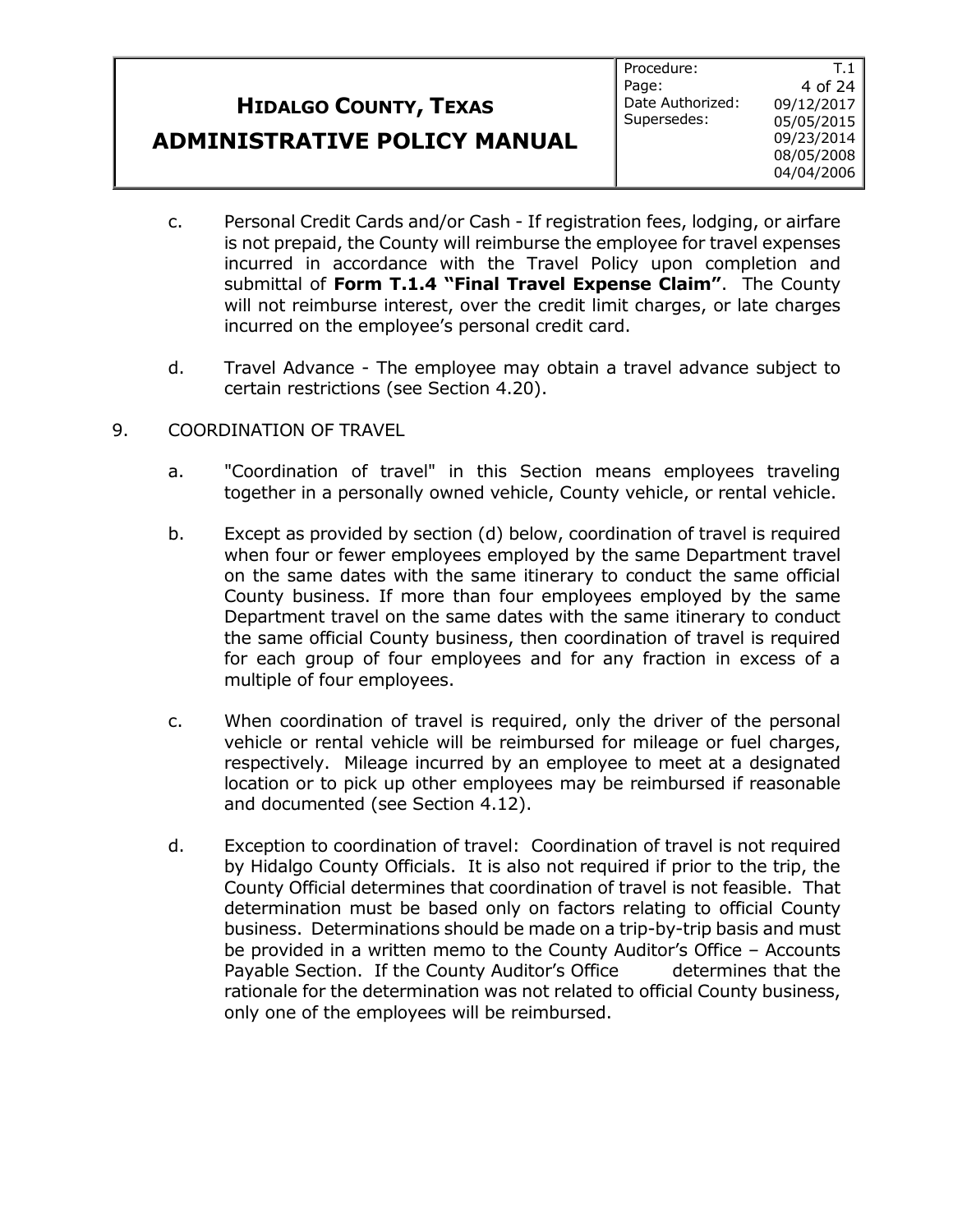#### 10. AIR TRAVEL

- a. When the most efficient travel is by air, reimbursement will be limited to coach fare. Refundable fares should be considered if the possibility of a trip cancellation exists. Airline tickets should be reserved in advance, when possible, in order to obtain the most reasonable rates. The use of a travel agency to book air travel reservations is discouraged.
- b. Package fares (Friends Fly Free, etc.) are encouraged when two or more employees are traveling to and from the same location and overall cost can be reduced.
- d. The employee must personally pay for the cost of the package fare (Friends Fly Free, etc.) if the employee is flying with family or friends. The employee will only be reimbursed for one half of the price of the coach fare upon completion and submittal of **Form T.1.4 "Final Travel Expense Claim"** and evidence of the price of the coach fare**.**
- e. Baggage charges for up to two checked bags are reimbursable. Baggage charges in excess of the second checked bag will not be reimbursed unless the fees are incurred for checking County-owned equipment. Baggage excess weight and size fees will not be reimbursed. A written memo must be addressed to the County Auditor's Office – Accounts Payable Section describing the County-owned equipment and the reason(s) for the equipment.
- f. Charges for changes made to flight reservations will not be reimbursed unless the change is necessary due to official County business, a natural disaster, other natural occurrence, illness, or personal emergency. A written memo must be addressed to the County Auditor's Office – Accounts Payable Section stating the reason(s) for the change to the flight schedule. If the County Auditor's Office determines that the rationale for the change was not related to official County business, a natural disaster, or other natural occurrence, illness, or personal emergency, the employee will not be reimbursed for the charges.
- g. An original receipt for baggage fees must be submitted as supporting documentation for the reimbursement. In addition, an original passenger receipt issued by the airline company or an original itinerary issued by the airline company or travel agency must be submitted as supporting documentation for reimbursement. The original receipt or itinerary must include the name of the employee and airline, the ticket number, the class of transportation, the travel dates, the amount of the airfare, and the origin and destination of each flight. In addition, proof of payment is required if the airfare was paid by the employee.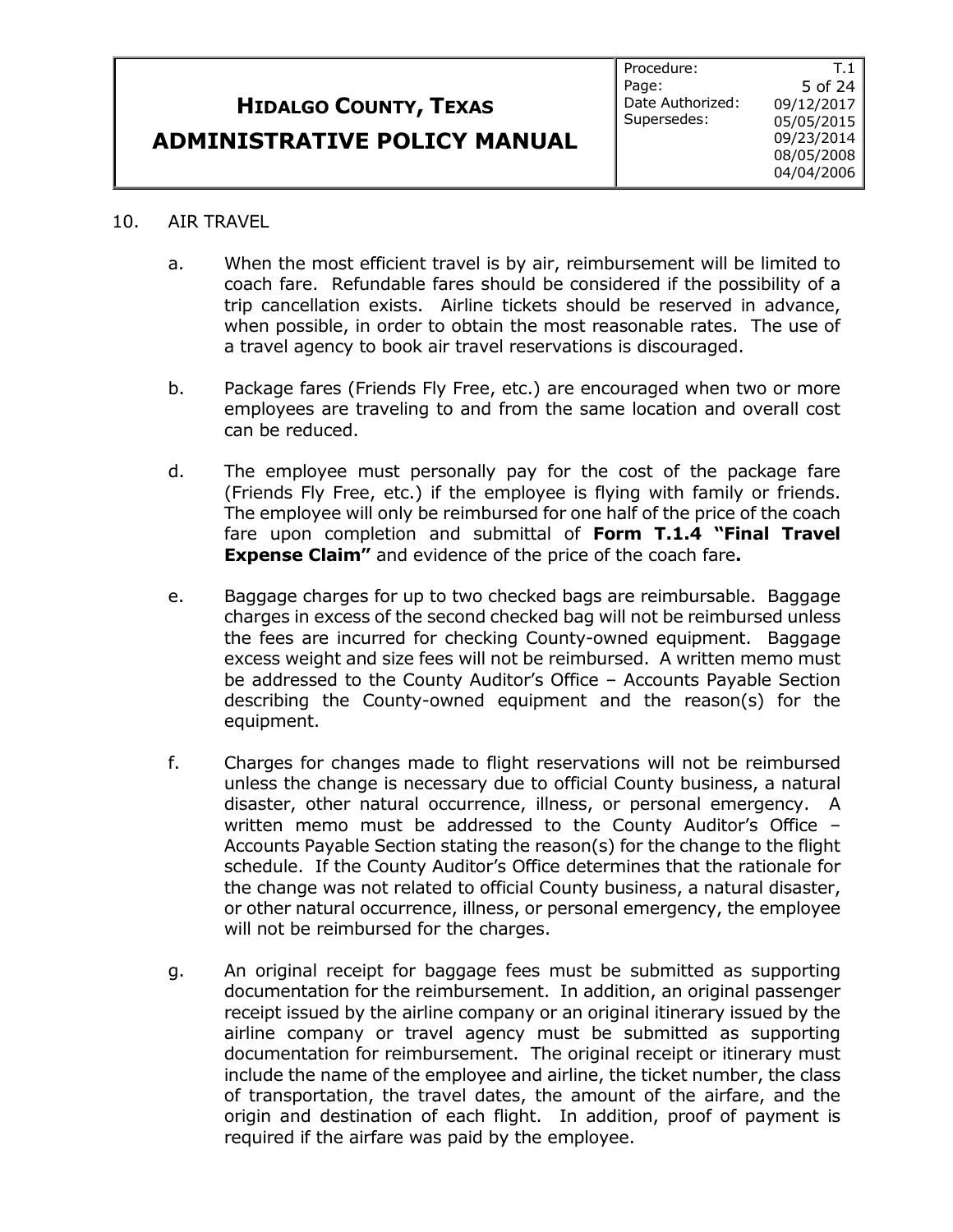Procedure: Page: Date Authorized: Supersedes:

T.1 6 of 24 09/12/2017 05/05/2015 09/23/2014 08/05/2008 04/04/2006

If the original passenger receipt and itinerary are both unavailable, the supporting documentation must include a copy of the receipt or itinerary, the canceled check or credit card slip used to pay the transportation expense, or the credit card billing on which the transportation charges appear. If any of these alternative methods are used as supporting documentation, the information required from the receipt or itinerary described above must still be included in the documentation.

#### 11. PERSONAL VEHICLE

- a. Personal vehicle travel will be reimbursed at the County adopted rate per highway mile. Employees receiving a car allowance will not be reimbursed mileage, unless traveling outside of Hidalgo County. The County's adopted rate may be obtained by contacting the County Auditor's Office - Accounts Payable Section at (956) 318-2511. Please note that the mileage rate may differ if utilizing grant funds, questions should be addressed to the County Auditor's Office - Grants Accounting Section at (956) 318-2511.
- b. Mileage reimbursements for an employee who chooses to drive out-ofstate rather than fly should not exceed the lowest round trip coach airfare available at the time travel was authorized. The employee must supply documentation to support what the airfare would have been at that time.
- c. When more than one employee is traveling to the same destination, coordination of travel is required, except as provided in Section 4.9.d. The names of all employees traveling together on the same trip and in the same vehicle must be listed on **Form T.1.5 "Out-of-County Travel Advance Request"** and **Form T.1.4 "Final Travel Expense Claim**".
- d. The driver is responsible for providing reasonable and necessary transportation to all the passengers while on the trip. Transportation expenses for a passenger using another form of transportation while on the trip will not be reimbursed.
- e. Mileage is calculated on a point-to-point basis using a readily available mapping service (MapQuest, Google Maps, etc.), plus reasonable incidental travel. Any out-of-way or unreasonable travel distance as determined by the County Auditor will not be reimbursed.
- f. For in-county mileage reimbursement, a daily travel log must be maintained that indicates specific destination points (including address information), purpose of travel, and any other information deemed necessary. Employees must request reimbursement on a monthly basis utilizing **Form T.1.3 "In-County Travel Automobile Expense Claim"**.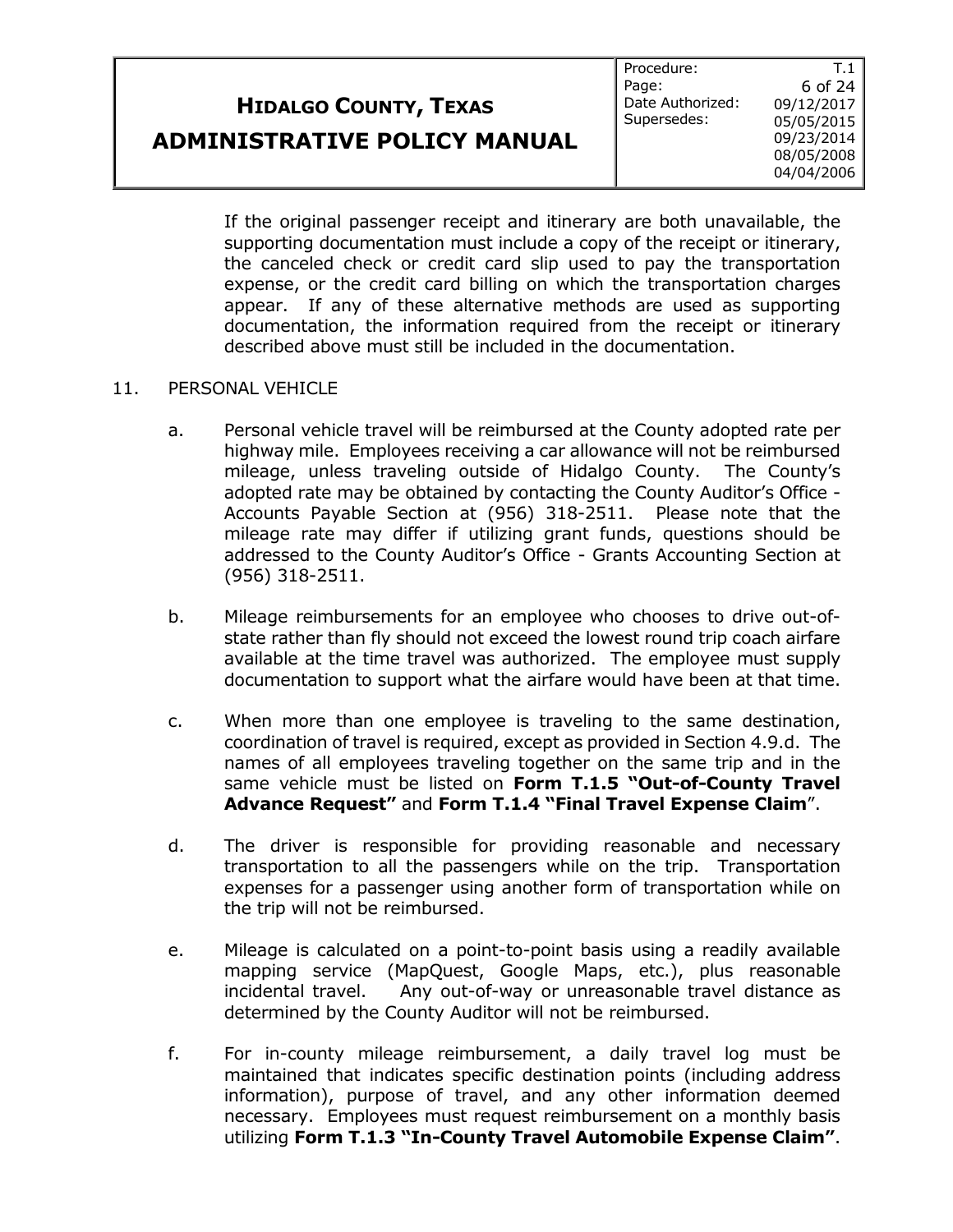g. Commuting expenses incurred in traveling between the employee's residence and their main place of work (County office) or for mileage/expenses incurred in any other travel of a personal nature are not reimbursable. If mileage incurred in a single day to a place outside the office exceeds normal commuting mileage (home to office and return), the difference between mileage incurred that day and commuting mileage is reimbursable. As guidance, please refer to the following examples:

Example 1: Debra has a meeting outside of the office. She drives directly to the meeting location, attends the meeting, and returns home. Her total round trip is 26 miles. Since her normal commute is 10 miles round trip to the office each day, Debra will only be reimbursed for 16 miles.

Example 2: Mary has a 10-mile daily round trip commute to the office. She reports to the office in the morning and leaves for a ten o'clock meeting at the Sheriff's Department. The meeting lasts until the end of the normal workday, at which time she goes home. Mary traveled a total of 40 miles that day. She will be reimbursed for 30 miles.

Example 3: Daniel has a 15-mile daily round trip commute to the office. He has an eight o'clock meeting at the Department of Budget and Management. He goes directly from home to the Department of Budget and Management, returns to the office after the meeting, and goes home at the end of the day. Daniel traveled 45 miles. Only 30 miles are reimbursable.

Example 4: Frank has a morning meeting at the Precinct 1 office. The meeting lasts all day, and Frank returns home from Precinct 1. A total of 20 miles were traveled. Frank commutes 30 miles round trip to the office each day, therefore no request for reimbursement can be made.

Example 5: Sam uses his own pickup truck for work. He accounts for the business use of his truck and is reimbursed for his mileage. He sometimes travels to and from his main place of work outside of his regular work schedule. This travel is considered commuting (personal expense) and is not reimbursable. It does not matter whether Sam is commuting outside of his regular work schedule.

h. The County does not provide insurance coverage for personal vehicles; therefore, each Department is responsible for ensuring employees traveling on County business have a current automobile insurance policy that provides adequate coverage. The name of the employee must appear on the automobile insurance card. Vehicular accidents, vehicle repairs, parking fines, towing charges, and theft of property are the responsibility of the employee, not the County.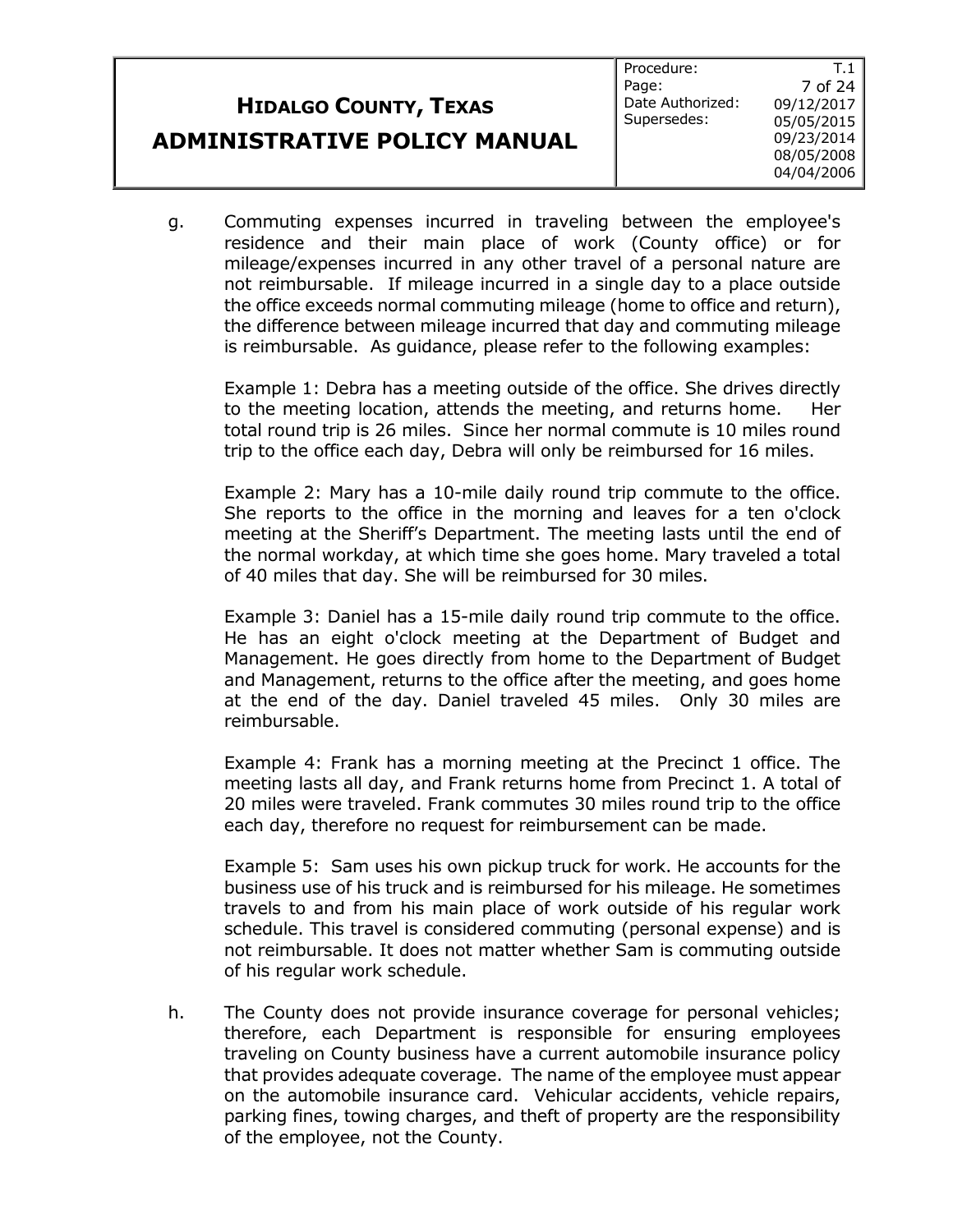T.1 8 of 24

i. Departments should ensure that employees using a personal vehicle file a copy of their current insurance card and current driver's license with the County Auditor's Office. Mileage reimbursement will only be made if a current driver's license and current insurance card are on file with the County Auditor's Office – Accounts Payable Section and the driver had an unexpired driver's license and current insurance coverage at the time of travel.

### 12. COUNTY VEHICLE

- a. Employees are encouraged to use a County vehicle instead of their personal vehicle when traveling. Employees are required to have a current driver's license. When more than one employee is traveling to the same destination, coordination of travel is required, except as provided in Section 4.10.d. Individuals not on County business cannot be transported in a County vehicle, except for detainees and inmates. Additionally, County vehicles cannot be used when combining County business and personal leave.
- b. Original receipts are required for reimbursement.
- c. The driver is responsible for providing reasonable and necessary transportation to all the passengers while on the trip. Transportation expenses for a passenger using another form of transportation while on the trip will not be reimbursed.
- d. Vehicular accidents must be reported to the local police before leaving the scene. The Department of Budget and Management - Safety Division must also be notified at (956) 318-2644, as soon as possible.

#### 13. VEHICLE RENTALS

- a. Vehicle rentals will be reimbursed when it is the most economical means of transportation. Reservations for vehicle rentals made under the name of Hidalgo County are required to be made through the State of Texas travel management services contract due to the insurance coverage provided (loss/damage waiver and liability insurance coverage). Questions regarding vehicle rentals may be addressed to the Purchasing Department at (956) 318-2626. Additional information regarding the current contracted vendors and contracts may be obtained by visiting: www.window.state.tx.us/procurement/prog/stmp/stmp-rental-carcontract/vendor-comparison/
- b. Vehicle rental reservations should be made in advance to ensure the availability of the appropriate size and type of vehicle. When more than one employee is traveling to the same destination, coordination of travel is required, except as provided in Section 4.10.d. In addition, a statement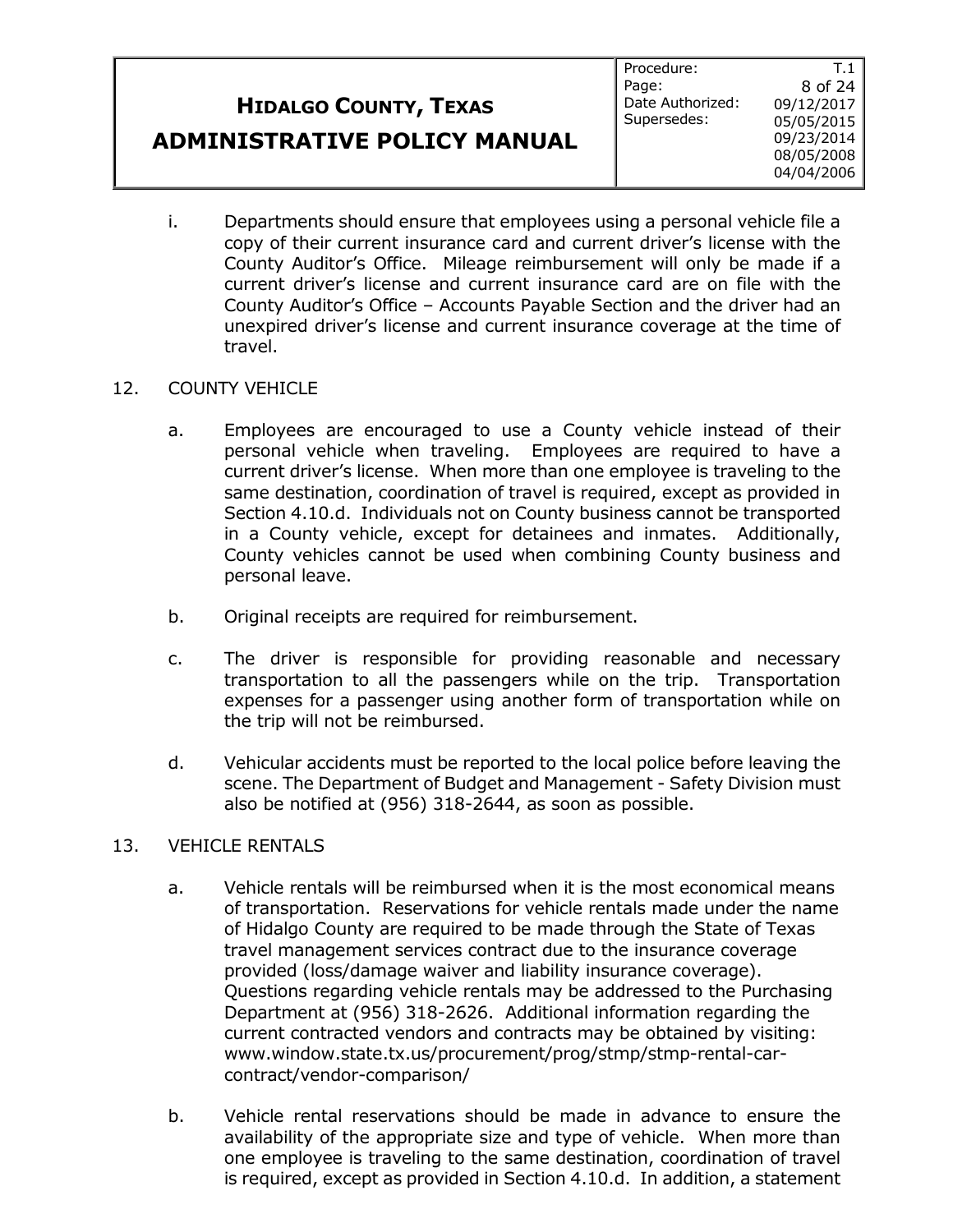T.1

as to whether the Department has an assigned County vehicle and the reasons for not utilizing the County vehicle should be noted on the purchase requisition. Rental vehicles are to be restricted to size and type as follows:

- I. Compact, midsize, or full size car when used by one to four County employees.
- II. Midsize sport utility or minivan when used by four or more County employees.
- III. Rental of "luxury" are not allowed, unless the vehicle rental company honors the rate for the applicable size and type of vehicle allowed by the Travel Policy.
- c. Rental of vehicles is acceptable for one day before the meeting or conference begins whenever same day rental is not practical. Return of the rental vehicle one day after the meeting or conference ends is acceptable if same day return is not practical.
- d. The employee must personally pay for the rental of a vehicle of a size and type not allowed by the Travel Policy. The employee will only be reimbursed the state contract rate for the allowable vehicle size and type. If an employee accepts insurance coverage for a vehicle rental in order to be covered during the trip, the entire cost of the insurance coverage will be a personal expense and not reimbursable.
- e. The name of each employee allowed to drive the rental vehicle must appear on the rental agreement to ensure proper coverage.
- f. The driver is responsible for providing reasonable and necessary transportation to all the passengers while on the trip. Transportation expenses incurred by a passenger using another form of transportation while on the trip will not be reimbursed.
- g. Employees are encouraged to re-fuel the rental vehicle prior to returning it to the vehicle rental company in order to avoid high-priced gas charges. In addition, the original gas receipt must be submitted to the County Auditor's Office - Accounts Payable Section with the completed **Form T.1.4 "Final Travel Expense Claim**".
- h. The original vehicle rental receipt/bill and vehicle rental agreement must be submitted as supporting documentation for payment or reimbursement. The original vehicle rental receipt/bill must indicate the starting and ending dates of rental, rental rates, name of the vehicle rental company, name of the driver and any additional drivers, and itemize all other expenses incurred. The vehicle rental agreement must include the name and signature of the employee that picked up and returned the vehicle, the time and date the vehicle was picked up and returned, the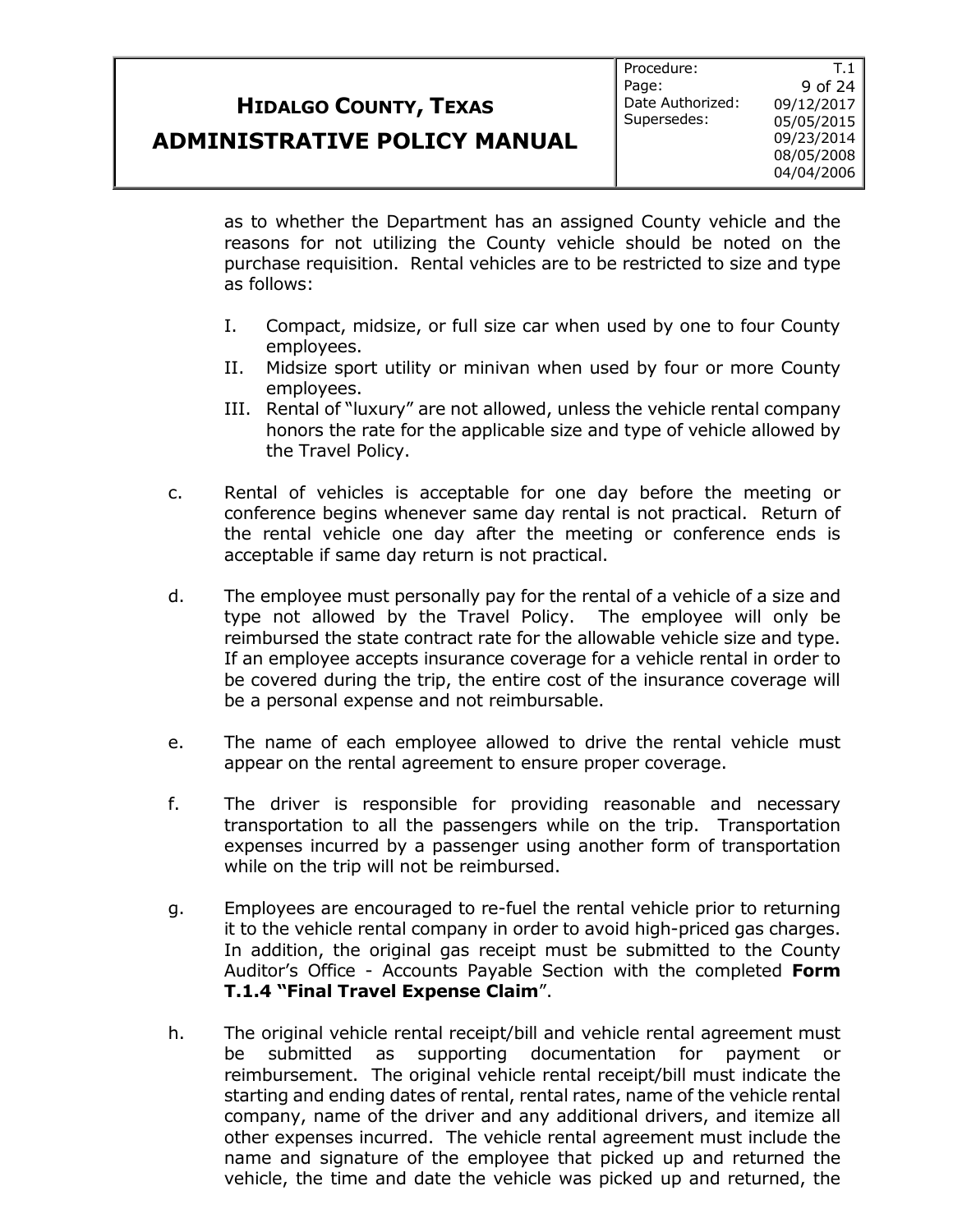**ADMINISTRATIVE POLICY MANUAL**

location where the vehicle was picked up and returned, and the amount of miles that were traveled.

- i. Vehicular accidents must be reported to the local police before leaving the scene and the vehicle rental company. The Department of Budget and Management - Safety Division must also be notified at (956) 318-2644, as soon as possible.
- 14. TAXIS, BUSES, AND OTHER GROUND TRANSPORTATION
	- a. Expenses for taxis, buses, and other ground transportation to and from airports will be reimbursed only when necessary. The use of a hotel shuttle service is encouraged when available.
	- b. Limousine service is not allowed. If expenses for limousine service are incurred, the expenses will be considered a personal expense for the traveler.
	- c. Original receipts are required for reimbursement.
- 15. TOLLS
	- a. Tolls paid by an employee while traveling on official County business are reimbursable.
	- b. Original receipts are required for reimbursement. The receipt must itemize the date and the fare charged for each trip.

#### 16. LODGING

- a. The County encourages the use of clean, comfortable, and safe hotels but expects that employees will be frugal in selecting a hotel.
- b. Employees are required to use the State of Texas travel management services contract for hotels in order to arrange the most favorable rate unless cost benefits may be achieved by other means. For a hotel directory listing please visit: [http://portal.cpa.state.tx.us/hotel/hotel\\_directory/index.cfm](http://portal.cpa.state.tx.us/hotel/hotel_directory/index.cfm) Questions regarding this contract may be addressed to the Purchasing Department at (956) 318-2626. Additional information may be obtained by visiting: [www.window.state.tx.us/procurement/prog/stmp/.](http://www.window.state.tx.us/procurement/prog/stmp/)
- c. Hotel reservations should be made in advance in order to obtain the most economical rates (government, conference, and other available discount rates, etc.).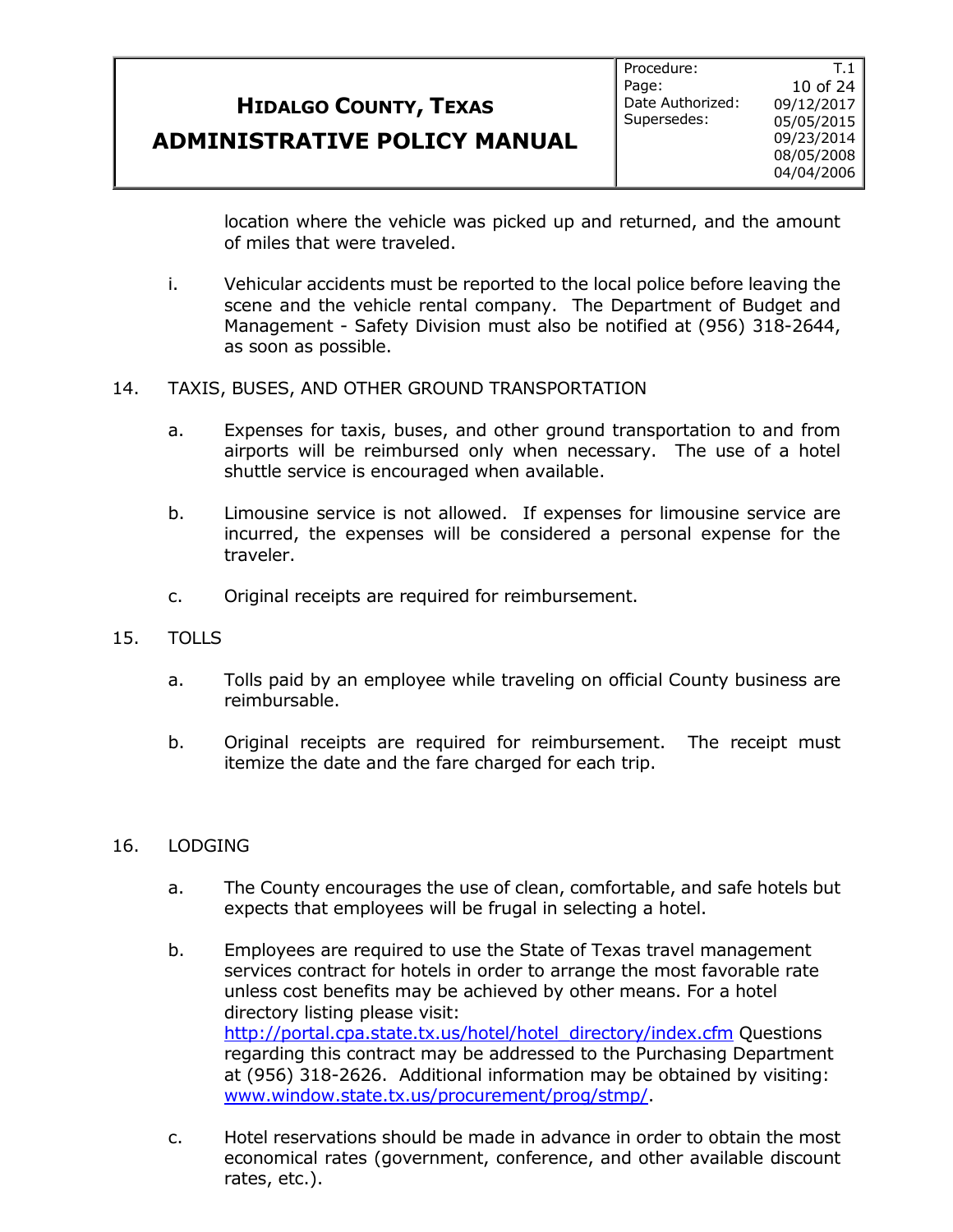|                                     | Procedure:       |            |
|-------------------------------------|------------------|------------|
|                                     | Page:            | 11 of 24   |
| <b>HIDALGO COUNTY, TEXAS</b>        | Date Authorized: | 09/12/2017 |
|                                     | Supersedes:      | 05/05/2015 |
| <b>ADMINISTRATIVE POLICY MANUAL</b> |                  | 09/23/2014 |
|                                     |                  | 08/05/2008 |
|                                     |                  | 04/04/2006 |

- d. If traveling in-state, the County will pay the most economical single occupancy room rate up to a maximum of \$158 plus applicable tax per night per person. However, if the employee is staying at the host hotel where the seminar/conference/meeting is held or overflow hotel, the County will pay the applicable single occupancy room rate, conference (block) rate, or government rate. In addition, if rooms are no longer available at the host hotel or overflow hotels, the County will pay the single occupancy room rate up to the greater of \$158 or the applicable host or overflow hotels conference (block) rate plus applicable tax per night per person.
- e. If traveling out-of-state, the County will pay the most economical single occupancy room rate up to a maximum of \$300 plus applicable tax per night per person. However, if the employee is staying at the host hotel where the seminar/conference/meeting is held or overflow hotel, the County will pay the applicable single occupancy room rate, conference (block rate), or government rate. In addition, if rooms are no longer available at the host hotel or overflow hotels, the County will pay the single occupancy room rate up to the greater of \$300.00 or the applicable host or overflow hotels conference (block) rate plus applicable tax per night per person.
- f. When employees share lodging, the County will reimburse each employee his or her share of the actual lodging expense in an amount not to exceed the maximum lodging reimbursement rate. Each employee must complete a **Form T.1.4 "Final Travel Expense Claim**" and note on the Form that lodging was shared.

Example 1: John and Robert are employed by the same County Department and are planning an official County business trip to Austin. The maximum lodging rate is \$158 per night plus applicable tax. The men would prefer to stay at a specific hotel that is most convenient to the location of their business meeting/conference. The room rate in this hotel is \$160 per night plus applicable tax. John and Robert decide to share a room so they can stay in the hotel of their choice. Since each employee is allowed up to \$158 per night plus applicable tax, the lodging cost is reimbursable. John and Robert may each claim \$80 per night plus applicable tax.

Example 2: Angela and Vanessa are employed by the same County Department and are planning an official County business trip to Austin. The maximum lodging rate is \$158 per night plus applicable tax. The women would prefer to stay at a specific hotel that is most convenient to the location of their business meeting/conference. The room rate in this hotel is \$350 per night plus applicable tax. Angela and Vanessa decide to share a room so they can stay in the hotel of their choice. Since each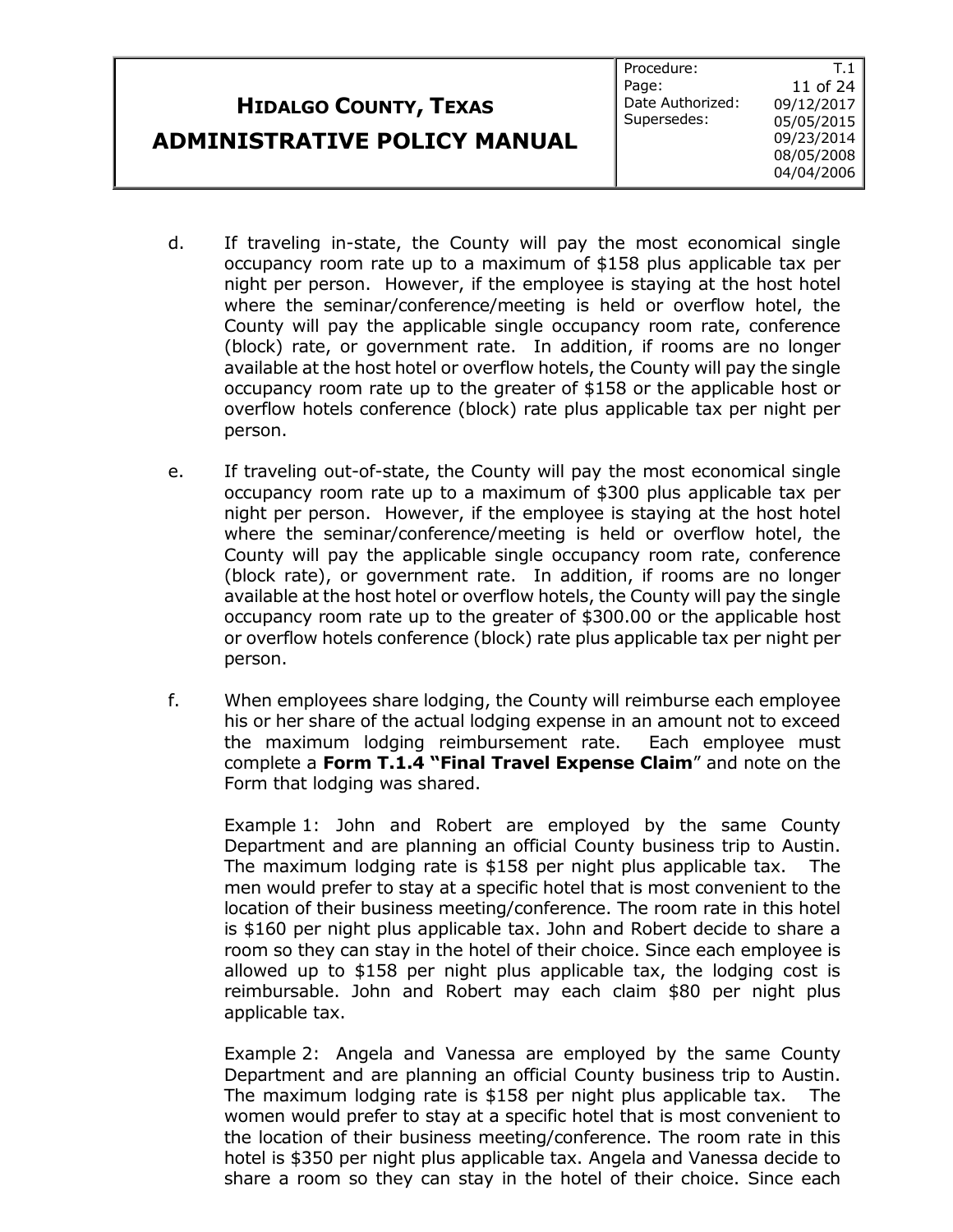**ADMINISTRATIVE POLICY MANUAL**

Procedure: Page: Date Authorized: Supersedes:

woman would be allowed up to \$158 per night plus applicable tax, the lodging cost is only reimbursable up to \$316 per night plus applicable tax. Angela and Vanessa may each claim up to \$158 per night plus applicable tax.

- g. Hotel reservations at a rate above the allowable rate must be paid using the employee's own personal credit card or funds (see Travel Credit Card Procedures). If a spouse and/or dependent(s) accompany the employee, the County will not reimburse the difference in hotel room rates above the single occupancy room rate.
- h. When an election to share rooms is made, written notice must be provided to the Purchasing Department in order that the Travel Credit Card is utilized to make the reservation or pay for the hotel accommodations.
- i. Arrival one night prior to the day of the meeting or conference is acceptable whenever same day travel is not practical. However, same day travel is required when the location of the meeting or conference is within 100 miles from the employee's normal place of work and the meeting or conference begins at or after 10:00 AM. Same day travel is encouraged when the meeting or conference begins at or after 12:00 PM and the location of the meeting or conference is less than 300 miles away.
- j. Return one day after the meeting or conference ends is acceptable whenever same day travel is not practical. However, same day travel is required when the location of the meeting or conference is within 100 miles from the employee's normal place of work and the meeting or conference ends at or before 3:00 PM. Same day travel is encouraged when the conference or meeting ends before 12:00 PM and the location of the meeting or conference is less than 300 miles away.
- k. Extra hotel nights for personal reasons will not be reimbursed. Extra hotel nights for personal reasons will not be paid using County funds or the Department's travel credit card.
- l. An employee may not be reimbursed for a lodging expense incurred at a place that is not a commercial lodging establishment.
- m. An original lodging receipt showing payment in full must be submitted as supporting documentation for payment or reimbursement. The receipt must include the name and address of the commercial lodging establishment, the name of the employee, the single occupancy room rate, and a daily itemization of the lodging charges.

#### 17. MEALS

a. Meals for out-of-county travel will be reimbursed as follows: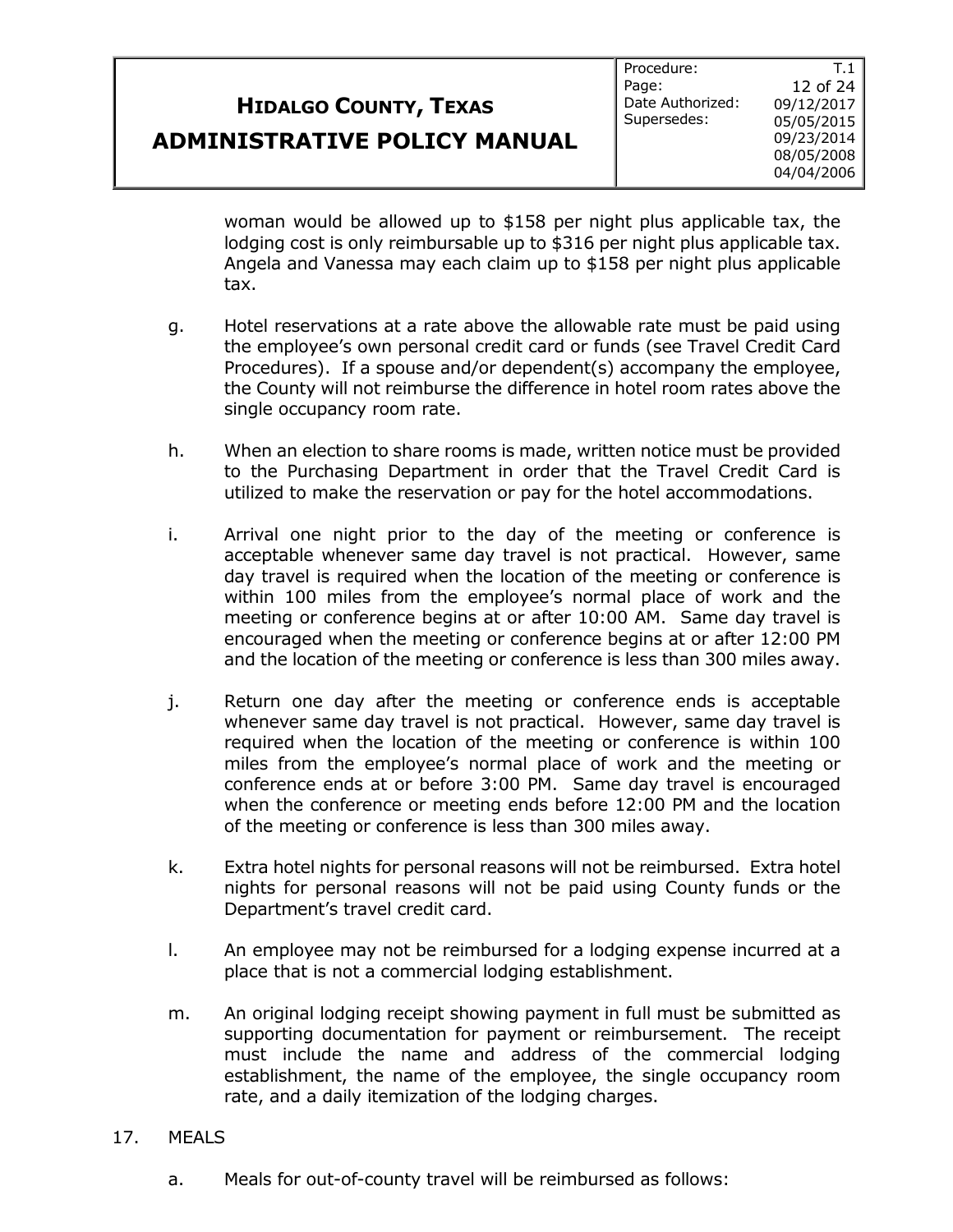|                                     | Procedure:       |                  |
|-------------------------------------|------------------|------------------|
|                                     | Page:            | 13 of 24 $\vert$ |
| <b>HIDALGO COUNTY, TEXAS</b>        | Date Authorized: | 09/12/2017       |
|                                     | Supersedes:      | 05/05/2015       |
| <b>ADMINISTRATIVE POLICY MANUAL</b> |                  | 09/23/2014       |
|                                     |                  | 08/05/2008       |
|                                     |                  | 04/04/2006       |

- i. Out-of-County In-State Travel
	- A. Meals, including tips, will be reimbursed based on a per diem rate of \$39 per day. The per diem will be prorated for partial days (\$9-breakfast, \$12-lunch, and \$18-dinner). Trips beginning before 8:00 AM will receive \$39; trips beginning after 8:00 AM but before 1:00 PM will receive \$30; trips beginning after 1:00 PM will receive \$18. Trips completed before 8:00 AM will receive \$9; trips completed after 8:00 AM but before 6:00 PM will receive \$21; and trips completed after 6:00 PM will receive \$39. The employee is not required to keep receipts to document the cost of these meals. However, please note that receipts may be required when utilizing grant funds. Questions should be addressed to the County Auditor's Office - Grants Accounting Section at (956) 318-2511.
- ii. Out-of-County Out-of-State Travel

Meals will be reimbursed based on one of the following methods:

- A. On a per diem basis as provided above for in-state travel.
- B. Actual cost of meals including taxes and tips/gratuities (up to 15% of the cost of the meal) with original itemized receipts up to a maximum of \$64 per day. The \$64 maximum amount will be prorated for partial days (\$14 breakfast, \$20-lunch and \$30-dinner). Trips beginning before 8:00 AM may receive up to the maximum amount of \$64; trips beginning after 8:00 AM but before 1:00 PM may receive up to a maximum amount of \$50; trips beginning after 1:00 PM may receive up to a maximum of \$30. Trips completed before 8:00 AM may receive up to a maximum of \$14; trips completed after 8:00 AM but before 6:00 PM may receive up to a maximum of \$34; and trips completed after 6:00 PM may receive up to a maximum of \$64. The employee is required to keep original itemized receipts to document the cost of these meals. If the employee fails to submit the required receipts for any one day, the meal reimbursement will be based on a per diem basis as provided above for in-state travel.
- b. Meals that are an integral part of the seminar or conference and are listed separately on the registration materials may be allowed at a rate higher than the applicable per diem rate. However, the daily per diem rate will be reduced by the applicable meal per diem rate. Supporting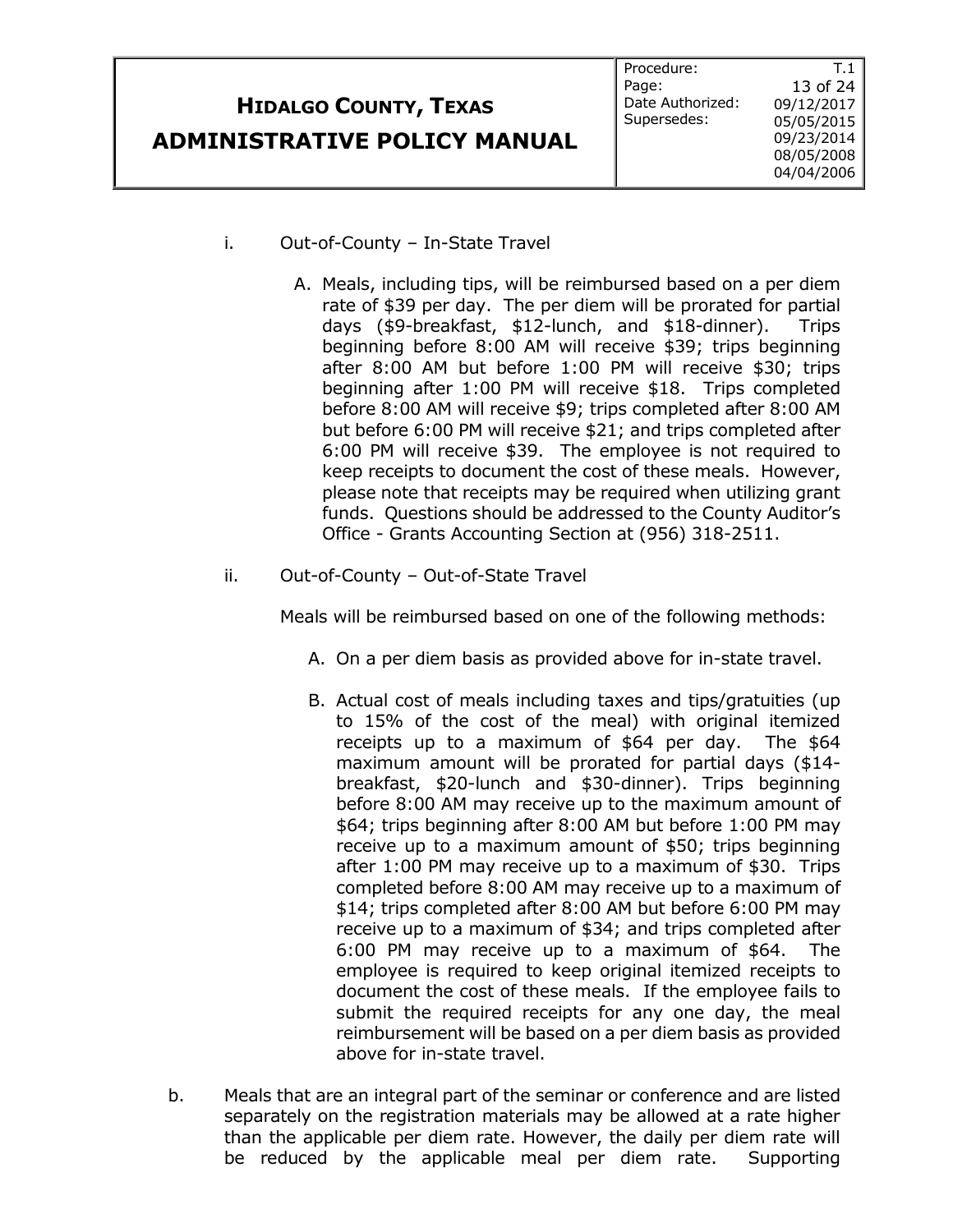**ADMINISTRATIVE POLICY MANUAL**

documentation such as the registration receipt or printed material showing which meal(s) is covered is required.

- c. Meals for in-county travel and travel not requiring an overnight stay will not be reimbursed, except as provided in subsection (d.) below.
- d. Actual meal expenses incurred by law enforcement personnel while transporting detainees/conducting extraditions that did not require an overnight stay will be taxed by the County Treasurer's Office. The nonovernight meal payment is deemed to be a taxable fringe benefit by the Internal Revenue Service. As a taxable fringe benefit, the payment is required to be included in the employee's wages for federal income and employment tax purposes. **Form T.1.6 "Non-overnight Meal Expense Incurred by Law Enforcement Personnel While Transporting Detainees/Conducting Extraditions"** must be completed and submitted to the County Treasurer's Office.
- e. Meal costs charged separately that do not require an overnight stay and are part of a registration fee will be reimbursed for in-county travel.
- f. Advances for meals will only be provided when traveling out-of-county for two days or longer.
- 18. NON-REIMBURSABLE EXPENSES:
	- a. Alcoholic beverages
	- b. Valet parking (if self-parking is available)
	- c. Tips and gratuities in excess of 15% of the actual meal cost for out-of– state travel, taxi, and shuttle fares.
	- d. Personal phone calls all phone calls are deemed personal calls unless proof is submitted that the call was for County business
	- e. Personal items, such as prescriptions, cosmetics, movies, golf, health club, spas, haircuts, shoe shines, newspapers, laundry/dry cleaning charges, etc.
	- f. Loss of funds or personal belongings
	- g. Lodging costs for extra day(s) on the trip for personal reasons
	- h. Luxury vehicle rentals (see exception in Section 14)
	- i. Additional charges for accommodations, meals, travel, etc., for individuals not on County business who accompany the traveler on an authorized County business trip
	- j. Fines, court costs, and related expenses
	- k. Meals for non-overnight travel (see exception 18.d and 18.e)
	- l. Baggage fees in excess of the second checked bag (see exception Section 11.e.)
	- m. Baggage excess weight fees.
	- n. Insurance purchased for rental vehicles (see section 14.a); Roadside assistance, GPS units, and Personal Accident Insurance.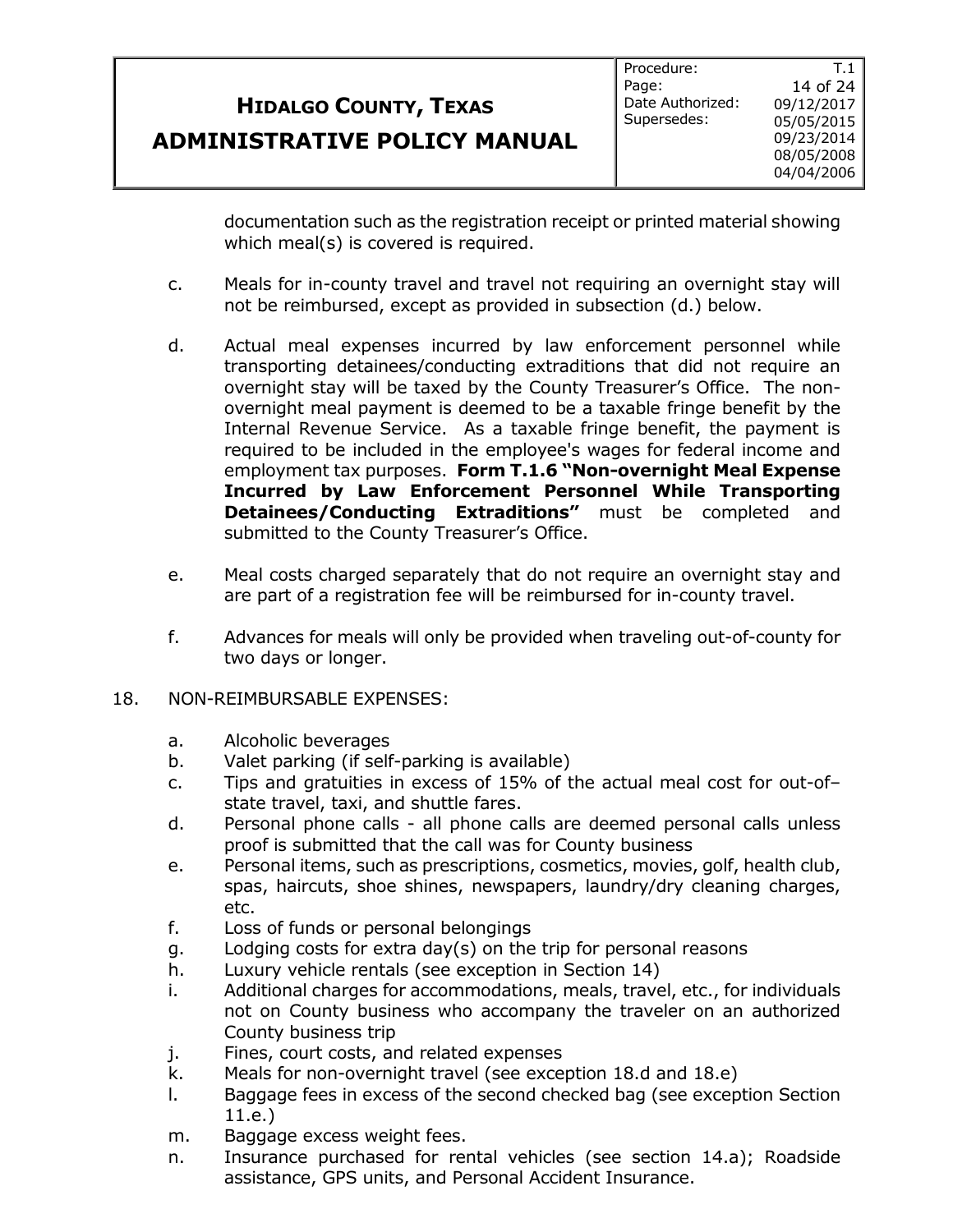**ADMINISTRATIVE POLICY MANUAL**

Procedure: Page: Date Authorized: Supersedes:

T.1 15 of 24 09/12/2017 05/05/2015 09/23/2014 08/05/2008 04/04/2006

- o. Interest, over the limit, or late charges incurred on a personal credit card
- p. Expenses deemed unreasonable, excessive, unsupported or unexplained

#### 19. TRAVEL ADVANCES:

- a. Employees are encouraged to personally pay for travel expenses and request reimbursement from the County after returning from the trip. Employees may request a travel advance if the seminar/conference/ meeting is scheduled to last for 2 or more days by completing **Form T.1.5 "Out-of-County Travel Advance Request"**.
- b. Travel advances are issued to the requesting employee and may not be used by any other employee. Likewise, travel advances are issued for a specific trip and may not be used for a trip different than the one listed on the original request.
- c. Travel advances are the sole responsibility of the requesting employee and such funds should be safeguarded from loss or misuse. Advances will be recorded as a receivable from the employee until the employee settles the advance through the submission of a properly completed **Form T.1.4 "Final Travel Expense Claim**".
- d. Travel advance requests must be submitted to the County Auditor's Office - Accounts Payable Section with sufficient time for the check to be processed (at least two weeks prior to the date the check will be needed). If the request is not received within the time specified, the employee will have to personally pay for the travel expenses.
- e. Registration fees, lodging, and airfare will not be advanced to the employee. Employees are expected to make arrangements to prepay these travel expenses, whenever possible, by using the Department's travel credit card or by requesting a check be issued to the vendor.
- f. Mileage may be advanced to employees traveling in their personal vehicle. Mileage will be calculated on a point-to-point basis using a readily available mapping service (MapQuest, Google Maps, etc.) and the current County adopted rate per highway mile. Incidental mileage will not be advanced.
- g. Incidental expenses (e.g., taxi fare, shuttle fare, fuel charges for rental vehicles, airport and/or hotel parking) may be advanced based on justification.
- h. In the event the trip is cancelled, travel advances must be returned to the County Treasurer's Office no later than 20 calendar days after the day of the seminar/conference/meeting.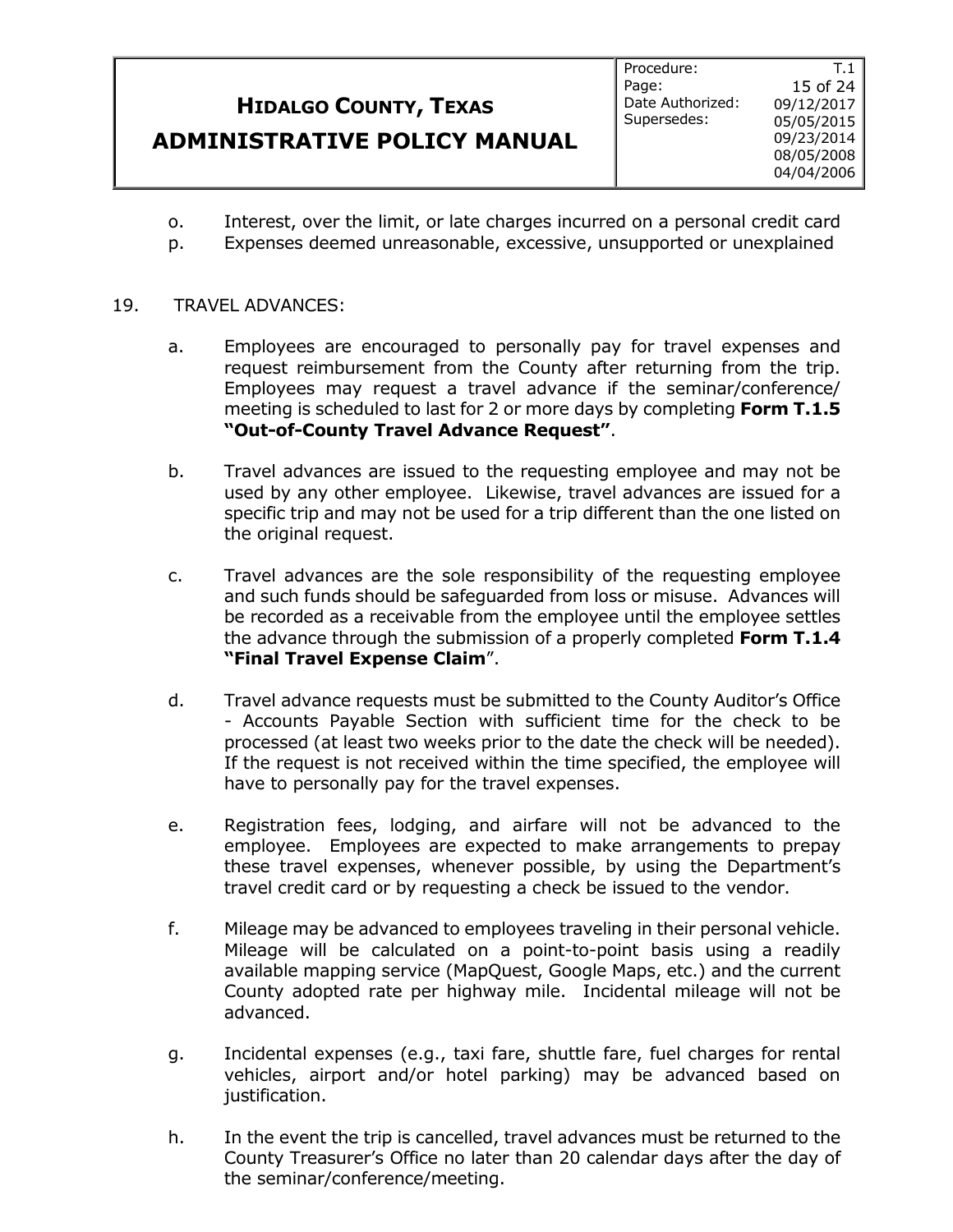Procedure: Page: Date Authorized: Supersedes:

T.1 16 of 24 09/12/2017 05/05/2015 09/23/2014 08/05/2008 04/04/2006

- i. Employees are required to account for their travel advance on **Form T.1.4 "Final Travel Expense Claim**". A properly completed Form T.1.4 along with original itemized receipts (except meal receipts) must be submitted to the County Auditor's Office – Accounts Payable Section within 20 calendar days after the employee returns from the trip. Subsequent travel advances will not be processed for an employee who has not settled a previous travel advance.
- j. If an employee fails to account for a travel advance by submitting **Form T.1.4 "Final Travel Expense Claim"** within 60 days from the date the employee returned from the trip, the County Treasurer will deduct the travel advance from the employee's next paycheck. After the advance has been deducted from the employee's paycheck, the employee will not be able to request reimbursement from the County. Unsettled travel advances for terminated employees will be deducted from their final paycheck.
- k. It is the responsibility of each Department to maintain a register of advances and reimbursements to ensure control over the advances and/or expenditures of all travel funds.
- l. Prior to issuing a final paycheck to a terminated employee, the Department must ensure that all travel advances have been accounted for or repaid to the County. The County Treasurer shall also contact the terminated employee's department to verify there are no pending reimbursement forms to be submitted on the terminated employee's behalf. Any outstanding amount due the County will be deducted from the employee's final paycheck. If the employee is no longer an Elected Official or employee, the traveler shall deliver a personal check to be deposited in the appropriate fund by the Department. A matter of dispute or non-reimbursement may be referred to the District Attorney's Office for any necessary action or may be reported to the IRS as taxable income.

#### 20. TRAVEL CANCELLATIONS

- a. If it becomes necessary to cancel a trip, the employee is required to make all necessary cancellations, notify the Purchasing Department if the Department's travel credit card was used for reservations, and/or notify the County Auditor's Office – Accounts Payable Section if payments were made in advance (registration, lodging, airfare, and vehicle rental, etc.).
- b. An employee may be reimbursed for travel expenses or cancellation charges incurred as a result of attempting to conduct official County business if: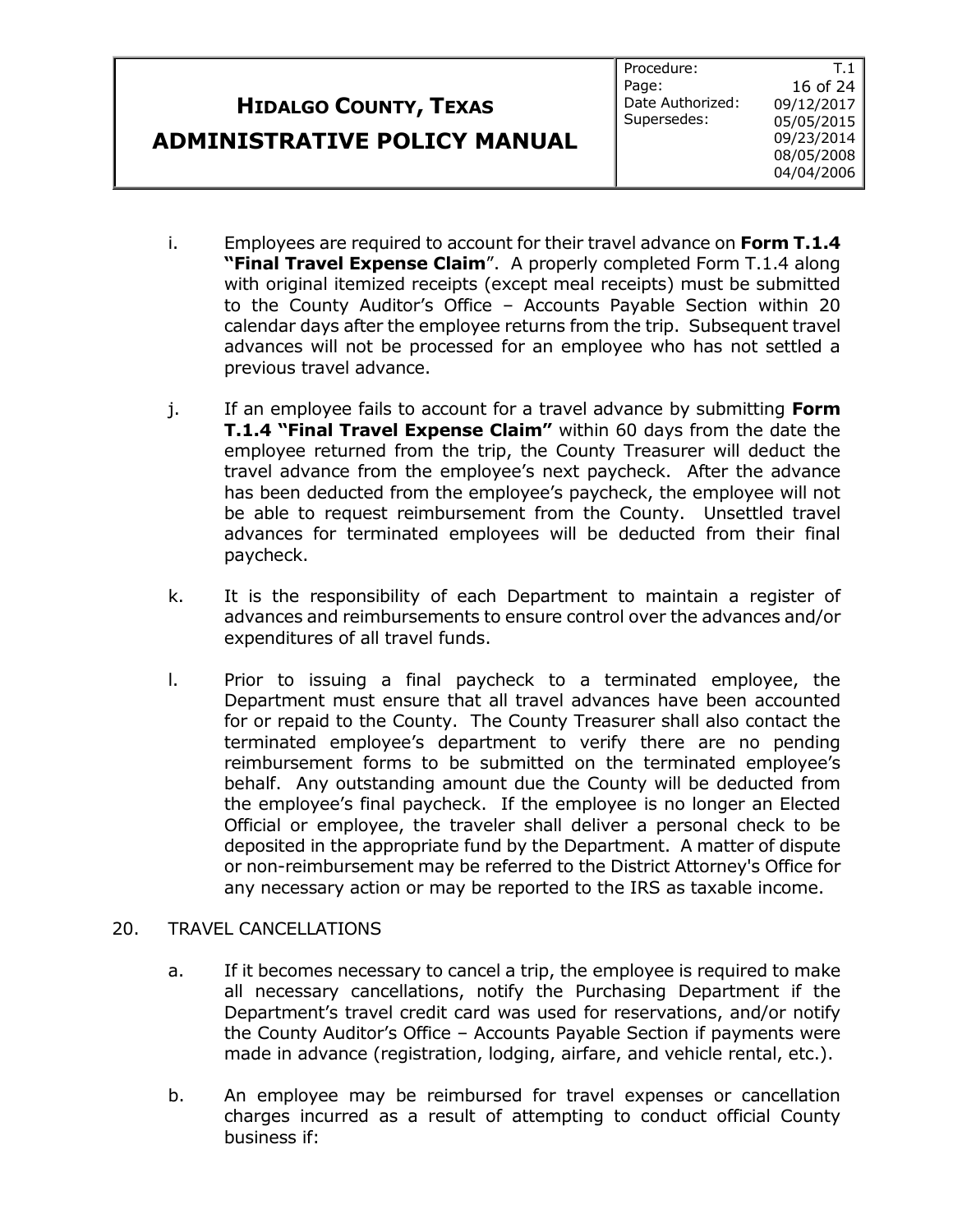| <b>HIDALGO COUNTY, TEXAS</b>        | Page:<br>Date Au<br>Supers |
|-------------------------------------|----------------------------|
| <b>ADMINISTRATIVE POLICY MANUAL</b> |                            |

- i. The employee is unable to conduct the official County business because of other official County business that had to be conducted by the employee. The employee is unable to conduct the official County business because of a natural disaster or other natural occurrence and the expense would be payable or reimbursable had the official County business been conducted; or
- ii. The employee is unable to conduct the official County business or returns before the official County business is completed because of an illness or a personal emergency.
- c. The supporting documentation for a travel expense or cancellation charge incurred under these circumstances must include a description of the official County business, natural disaster or other natural occurrence, or the Department's determination that an illness or a personal emergency occurred that made the employee unable to conduct official County business. In addition, any checks in the possession of the employee for payment of travel expenses (registration, hotel, etc.) must be returned to the County Treasurer's Office and be accompanied by a written request to void the checks. A copy of the written request to void the checks must also be submitted to the County Auditor's Office – Accounts Payable Section.
- d. Travel expenses incurred by the County resulting from the failure of an employee to cancel reservations for reasons other than those listed above will be deducted from the employee's payroll check within 60 days of the seminar/conference/ meeting date.

#### 21. TRAVEL REIMBURSEMENTS

- a. The reimbursement rate for certain travel expenses may vary from the County's rate if grant funds are being used. Before expenses are incurred, questions should be addressed to the County Auditor's Office - Grants Accounting Section at (956) 318-2511.
- b. Travel expenses incurred by an employee while conducting official County business will be reimbursed in accordance with the Travel Policy upon submission of a properly completed **Form T.1.4 "Final Travel Expense Claim"**.
- c. Only actual travel expenses incurred by the employee will be reimbursed. An employee who receives free transportation or lodging in exchange for mileage points or other non-monetary credits belonging to the employee is not considered to have incurred an expense.
- d. An employee may not accept a reimbursement or advance for a travel expense from more than one source. An employee who anticipates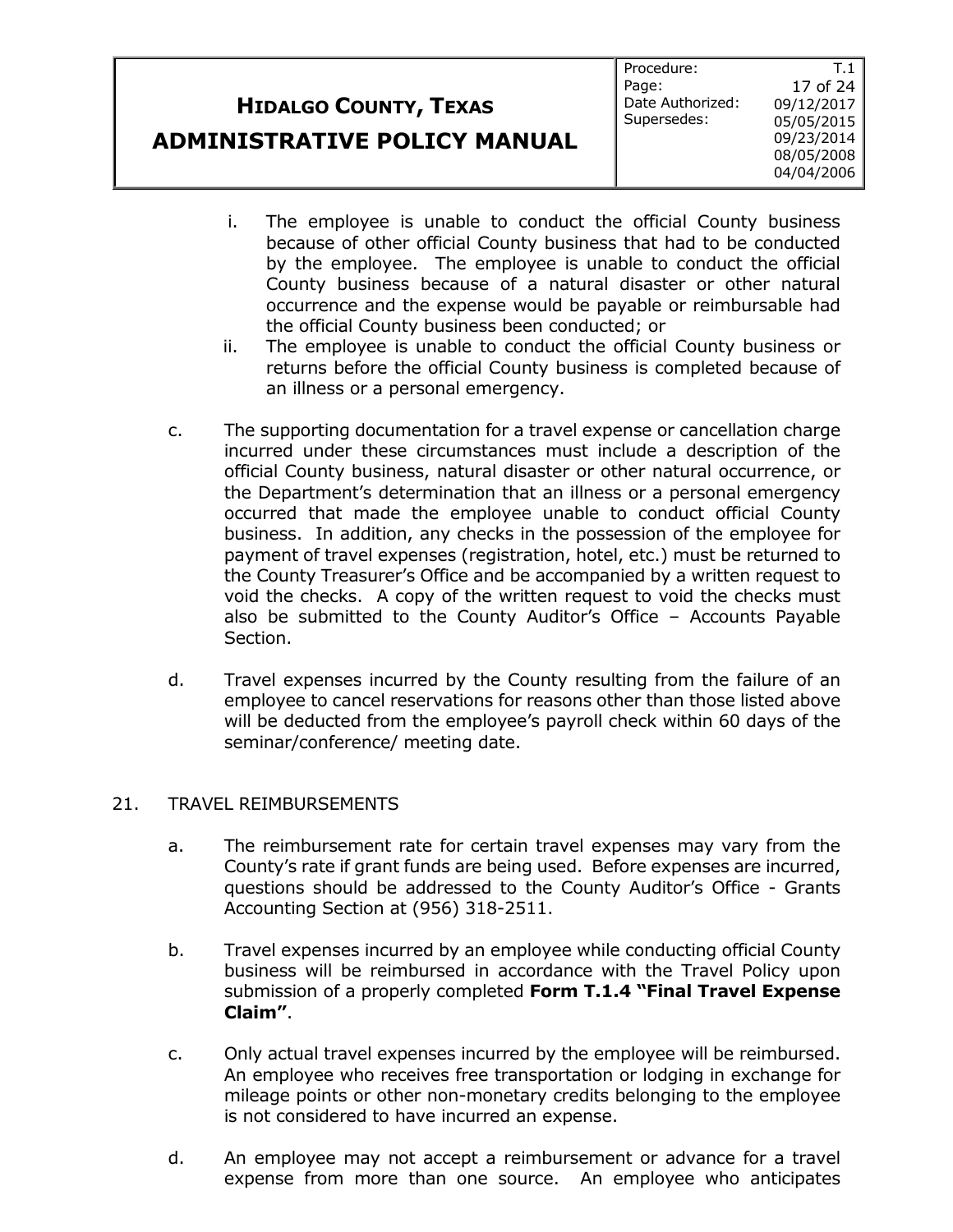T.1

receiving or actually receives a travel expense reimbursement or advance from a source other than the County may only seek a reimbursement or advance from the County if the employee incurred or anticipates incurring travel expenses in excess of the amount reimbursed or advanced by the other source. If the employee receives reimbursement for the same travel expense from the County and another source, the employee must return the County's reimbursement to the County Treasurer's Office no later than 20 days after receipt of the subsequent reimbursement.

e. If an original receipt is lost, an employee may submit a purchase affidavit to claim a reimbursement.

#### 22. SANCTIONS

a. An employee who violates the Travel Policy and misuses County property or funds may be subject to disciplinary action, including termination, payroll deduction or reimbursement of any unauthorized travel expenses, and/or criminal charges.

#### **PROCEDURES**

#### **A. Department**

- 1. Ensure employee has read and understands the County's Travel Policy as it relates to minimizing travel costs and documenting travel expenses with original receipts.
- 2. If grant funds are being utilized, verify reimbursement rates and travel guidelines with the County Auditor's Office – Grants Accounting Section at (956) 318-2511.
- 3. Departments that report to the Executive Officer must obtain approval from the Executive Officer by submitting **Form T.1.1 "Application for Official Travel"** before making any reservations and/or traveling.
- 4. Submit requisition to the Purchasing Department for registration, lodging, airfare, vehicle rental, meals and incidental expenses, if any. Requisition for meals and incidentals should be made under the employee's name. Ensure travel expenses are in accordance with the Travel Policy and requisition includes the following:
	- a. Registration: seminar/conference/meeting name, date(s), location (city and state), name of employee(s), notation as to mode of transportation (County vehicle, rental vehicle, or use of personal vehicle).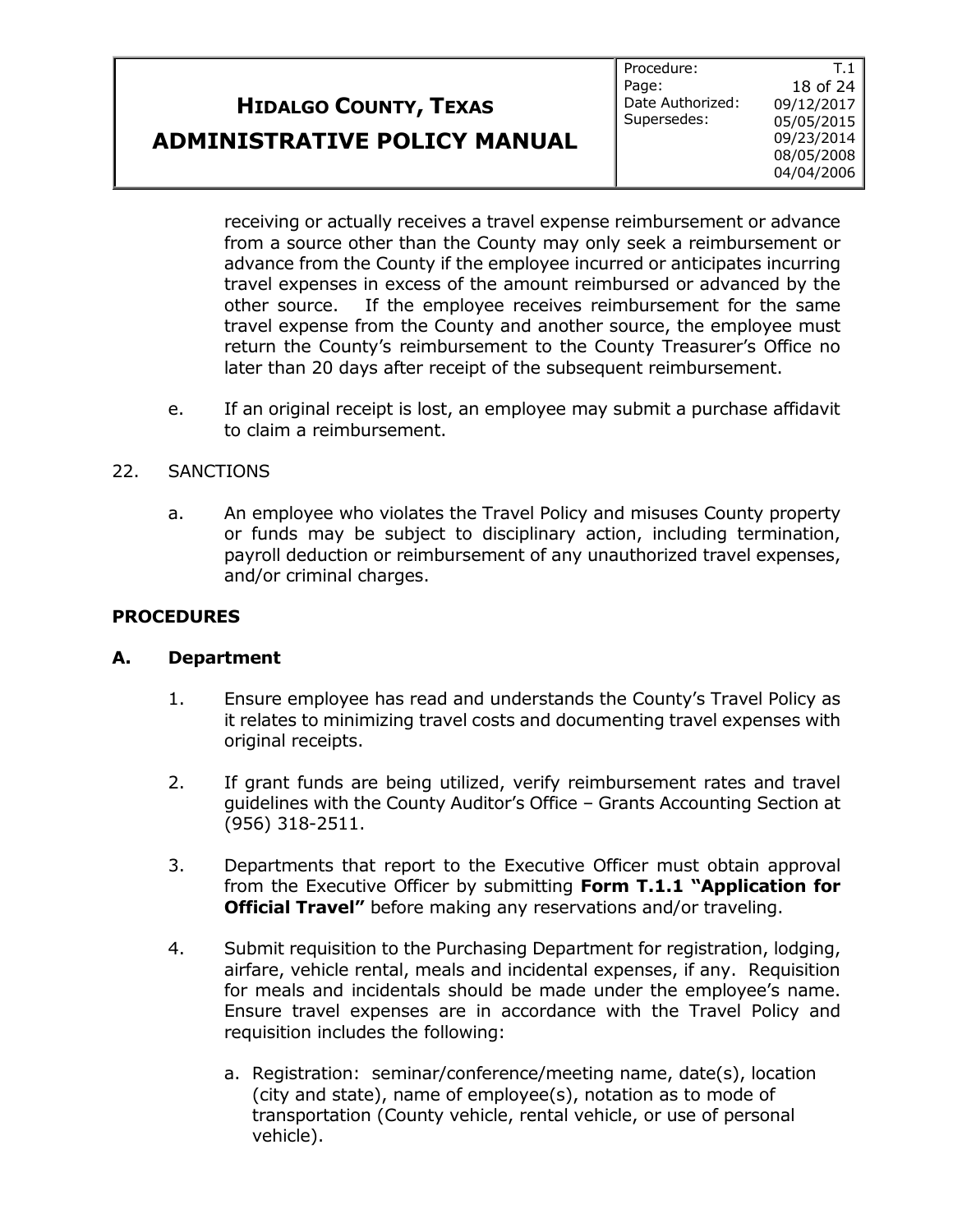T.1

- b. Lodging: seminar/conference/meeting name, date(s), location (city and state), name of employee(s), type of room, daily hotel rate, and number of nights. In addition, written notice must be provided to the Purchasing Department if election was made to share rooms or decrease the meal per diem in order to increase the lodging rate per night.
- c. Airfare: seminar/conference/meeting name, date(s), location (city and state), name of employee(s).
- d. Vehicle Rental: purpose of rental (i.e. attend seminar/conference/ meeting/election), seminar/conference/meeting/election name, date(s), location (city and state), name of driver and any additional drivers, type and size of rental vehicle, daily rental rate, location where rental will be picked up and returned (address, city, and state). If Department has a County vehicle, include a statement providing proper justification as to why the County vehicle will not be used.
- e. Meals and incidental expenses: name of employee, seminar/ conference/ meeting name, dates(s), location (city and state), meals and incidental expenses by type listed separately.
- 5. If utilizing the Department's travel credit card, request the Purchasing Department to book seminar registration, hotel accommodations, airfare, and car rental. For Departments that report directly to the Executive Officer, submit a copy of the approved **Form T.1.1 "Application for Official Travel"** to the Purchasing Department when requesting use of the Department's travel credit card.
- 6. Department's that have been authorized by Commissioners Court to have custody of a travel credit card may book their own seminar registration, hotel accommodations, airfare, and car rental. If the Department reports directly to the Executive Officer, approval for travel must be obtained from the Executive Officer prior to booking any travel by obtaining an approved **Form T.1.1 "Application for Official Travel"**.
- 7. If requesting direct payment for registration, and hotel accommodations, submit **Form T.1.2 "Registration, Hotel, Car Rental, & Airfare Check Request"** to the County Auditor's Office - Accounts Payable Section. In addition, for Departments that report directly to the Executive Officer, must submit a copy of the approved **Form T.1.1 "Application for Official Travel"** to the County Auditor's Office - Accounts Payable Section.
- 8. If requesting a travel advance, ensure employee has submitted any pending **Form T.1.4 "Final Travel Expense Claim"** to the County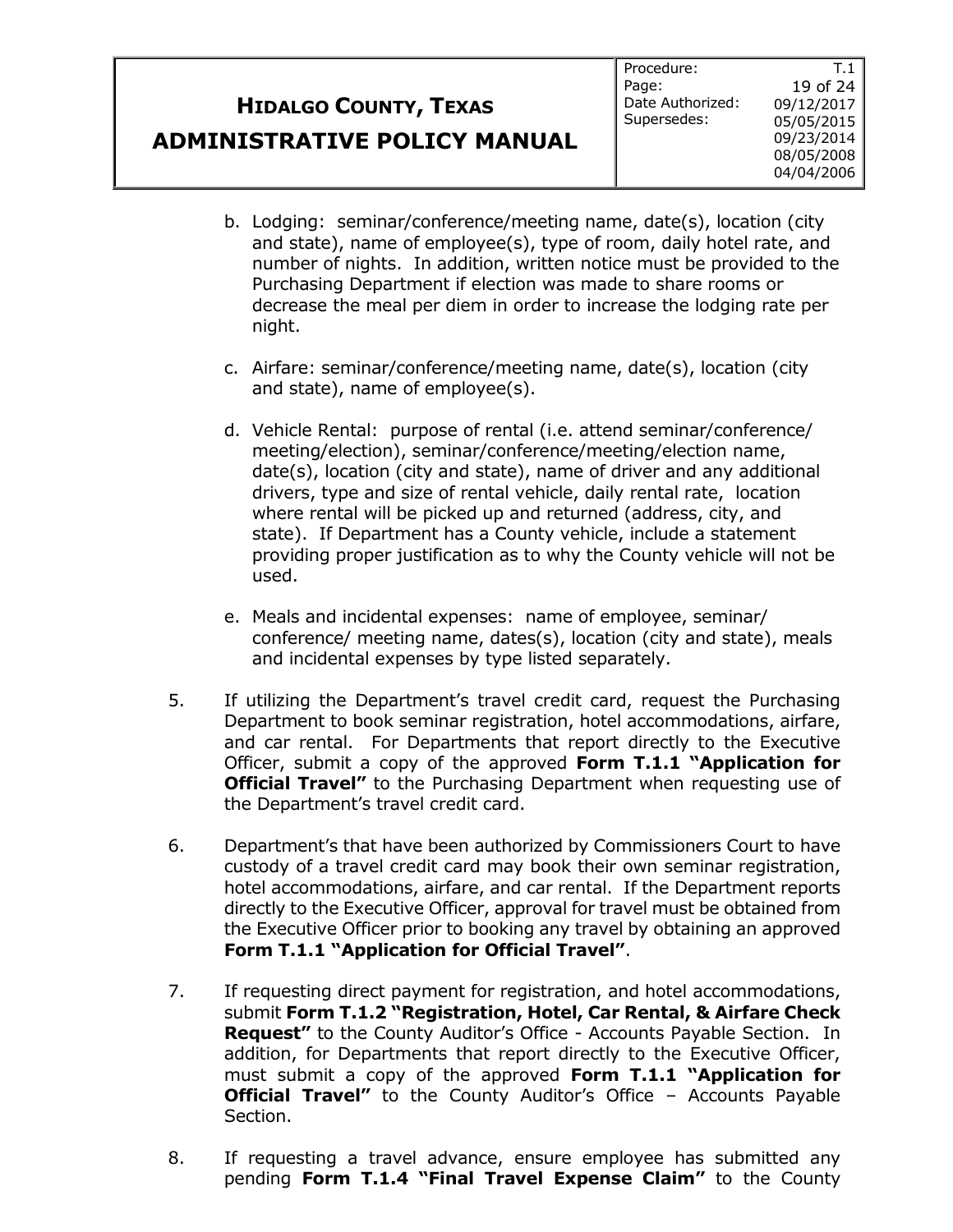**ADMINISTRATIVE POLICY MANUAL**

Procedure: Page: Date Authorized: Supersedes:

T.1 20 of 24 09/12/2017 05/05/2015 09/23/2014 08/05/2008 04/04/2006

Auditor's Accounts Payable Section. Then, submit requisition to the Purchasing Department for the travel advance in the name of the traveler and **Form T.1.5 "Out-Of-County Travel Advance Request"** to the County Auditor's Office – Accounts Payable Section. If you are a County Department reporting directly to the Executive Officer, submit the approved **Form T.1.1 "Application for Official Travel"** to the Purchasing Department and the County Auditor's Office when requesting requisition and check for a travel advance.

9. Ensure that within 20 calendar days after completion of travel, traveler completes **Form T.1.4 "Final Travel Expense Claim"** and returns any remaining travel advance funds to the County Treasurer's Office. **Form T.1.4**, along with a copy of the County Treasurer's receipt (if any), must be submitted to the County Auditor's Office – Accounts Payable Section only after it has been properly completed, supported, and signed. Reimbursement to the traveler, if any, will be delayed or denied until the original supporting documentation for expenditures made is received.

Supporting documentation includes the following:

- Original itemized hotel receipt indicating a zero balance owed
- Original airline ticket receipt or travel agency itinerary
- Original baggage fees receipt
- Original car rental receipt and car rental agreement
- Original toll receipts
- Seminar/conference/ agenda
- Original receipt and/or confirmation for seminar, conference, etc.
- Seminar certificate of completion, if available
- Original taxi receipt
- Original parking receipt
- Printouts of mapping service (MapQuest, Google Maps, etc.)
- If coordination of travel is required, submit written justification for need to travel separately

Original receipts must be affixed to a sheet of paper in date order and attached to **Form T.1.4 "Final Travel Expense Claim"**.

- 10. Submit, if applicable, the approved **Form T.1.1 "Application for Official Travel"** to the County Auditor's Office when requesting payment or reimbursement of travel expenses.
- 11. Forward copy of receipt issued for remaining travel funds and **Form T.1.4 "Final Travel Expense Claim"** to the County Auditor's Office – Accounts Payable Section.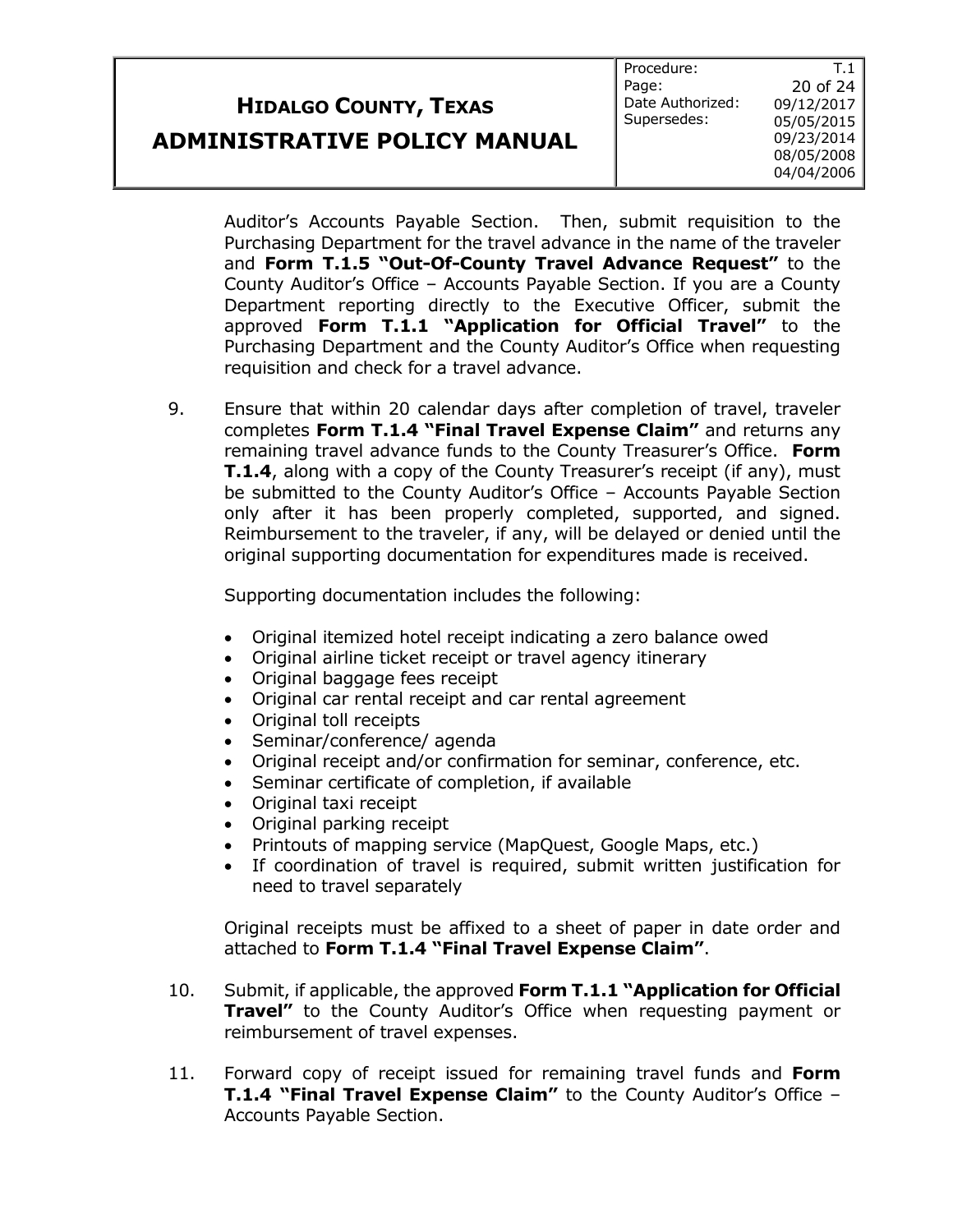### **ADMINISTRATIVE POLICY MANUAL**

T.1

- 12. Request reimbursement from hotel for any excess amount paid related to lodging rate and/or taxes, if applicable. Reimbursement should be made payable to the Hidalgo County Treasurer.
- 13. Submit, if applicable, a copy of the County Treasurer's receipt for reimbursements received from hotels for any excess amounts paid to the County Auditor's Office – Accounts Payable Section.
- 14. Submit, if necessary, **Form T.1.3 "In-County Travel Automobile Expense Claim"**, including specific address points on a monthly basis by the  $10<sup>th</sup>$  workday following the end of the month in which the expense was incurred.
- 15. If it becomes necessary to cancel a trip, the traveler is required to make all necessary cancellations, notify the Purchasing Department if department's travel credit card was used for reservations, and/or the County Auditor's Office – Accounts Payable Section if payments were made in advance (seminar registration, hotel accommodations, airfare, and car rental, etc.).

If a trip was cancelled, any checks for payment of advanced travel expenses (registration, hotel, advances, etc.) must be submitted to the County Treasurer's Office. The check must be accompanied by a written request from the County Official to void the checks. A copy of the written request must be submitted to the County Auditor's Office - Accounts Payable Section.

In addition, if a trip was cancelled, **Form T.1.4 "Final Travel Expense Claim"** must be completed and submitted to the County Auditor's Office - Accounts Payable Section along with supporting documentation for any travel expenses or cancellation charges incurred. In addition to the items listed on Section A.8 above, supporting documentation should include the following:

- Description of the official County business
- Reason for cancellation that made the employee unable to conduct official County business (natural disaster, natural occurrence, illness, or a personal emergency). Cancellations for reasons other than those listed above will be at the expense of the traveler and be deducted from the employee's payroll check within 60 days of the seminar/conference/meeting date.

Failure to cancel reservations or cancellations for reasons other than those listed above will be at the expense of the traveler and be deducted from the employee's payroll check within 60 days of the seminar/conference/meeting date.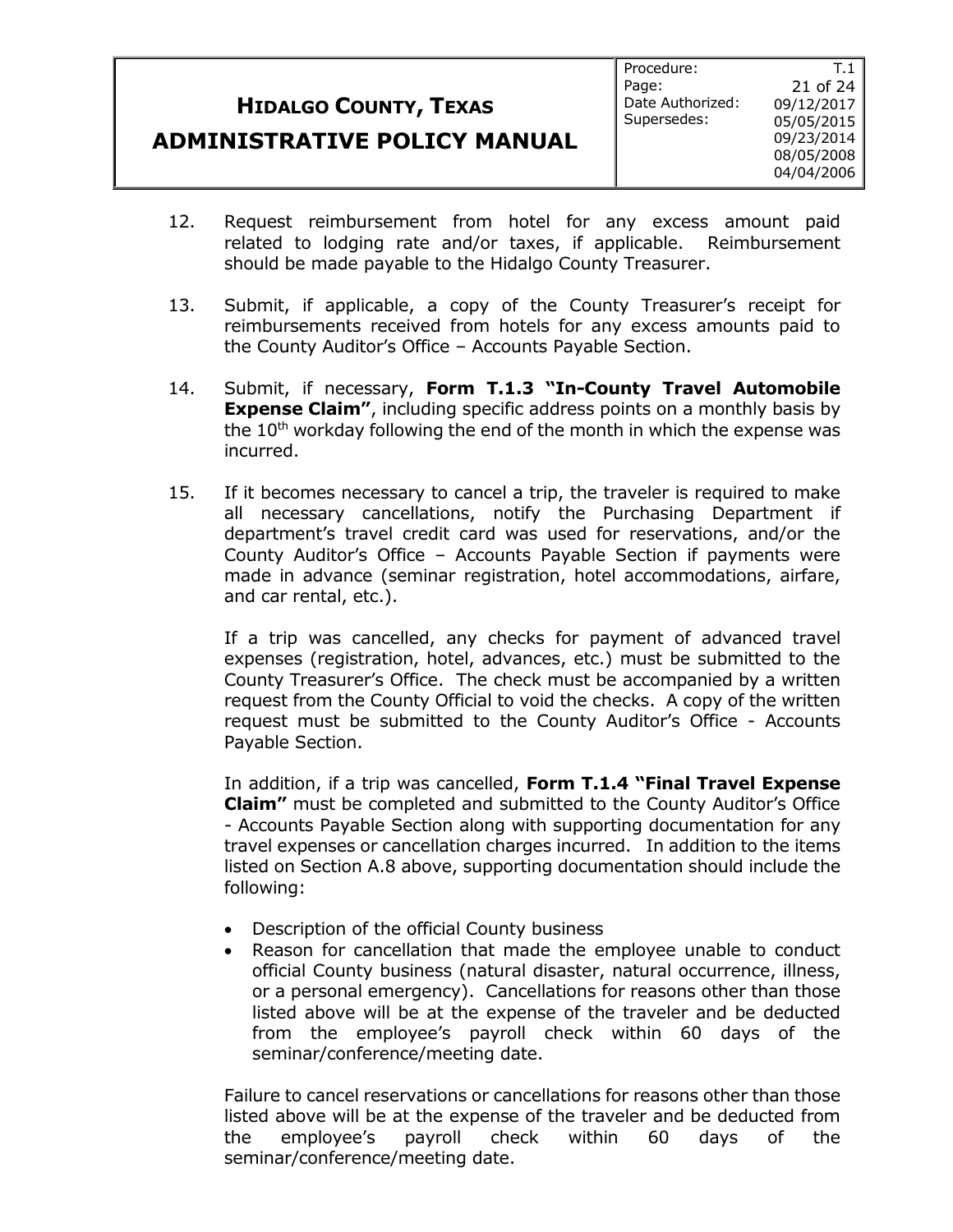### **ADMINISTRATIVE POLICY MANUAL**

Procedure: Page: Date Authorized: Supersedes: 22 of 24 09/12/2017 05/05/2015 09/23/2014 08/05/2008 04/04/2006

T.1

16. Submit, if applicable, **Form T.1.6 "Non-overnight Meal Expense Incurred by Law Enforcement Personnel While Transporting Detainees/Conducting Extraditions"** to the County Treasurer's Office in order that the actual meal expenses incurred for non-overnight travel made by law enforcement while transporting detainees/inmates be included in the employee's wages for Federal income and employment tax purposes.

17. Prior to issuing a final paycheck to a terminated employee, the Department must ensure that all travel advances have been accounted for or repaid to the County.

### **B. Purchasing Department**

- 1. Review requisition submitted by Department for registration, lodging, airfare, or vehicle rental. Ensure requisition includes the information listed in Section A.4 above and that request is in compliance with the Travel Policy. If request is submitted by a Department that reports directly to the Executive Officer, obtain a copy of the approved **Form T.1.1 "Application for Official Travel".** In addition, written notice must be provided to the Purchasing Department if election was made to share rooms or decrease the meal per diem in order to increase the lodging rate per night.
- 2. If request is in compliance with Travel Policy, issue purchase order for registration, lodging, airfare, or car rental.
- 3. Upon Department request, make reservations for lodging, airfare, or vehicle rental using the Department's travel credit card ensuring reservations comply with the Travel Policy.
- 4. Upon notice by Department of a trip cancellation, cancel reservations made using the Department's travel credit card.
- 5. If airfare was reserved using the Department's travel credit card, maintain a schedule of refundable airfare credits received as a result of cancellations. The schedule should include the Department name, employee name, cancellation date, and re-schedule/use date.

#### **C. Executive Officer**

1. Review **Form T.1.1 "Application for Official Travel"** submitted by Departments that report to the Executive Officer and approve request for official travel if need for travel is properly justified.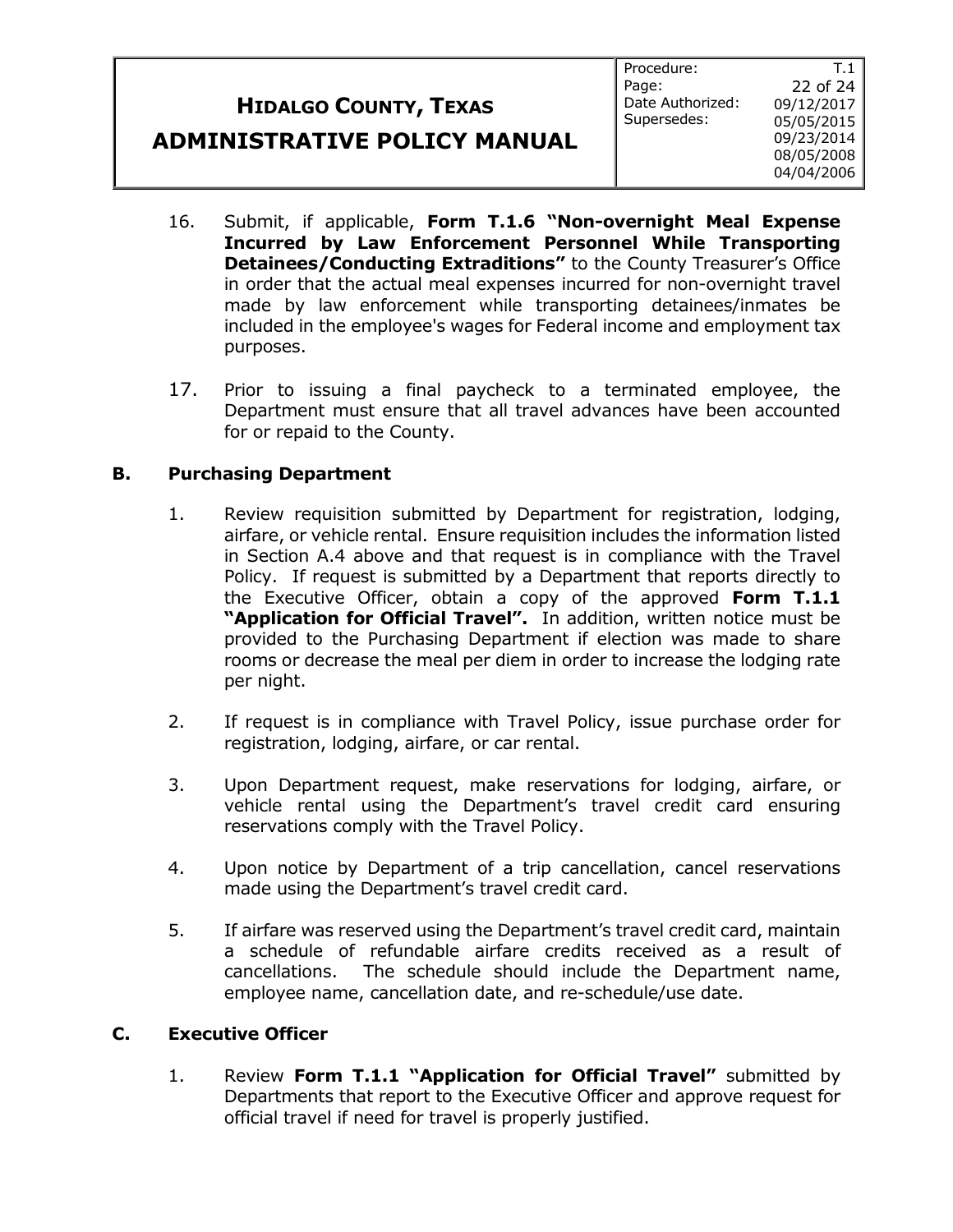### **ADMINISTRATIVE POLICY MANUAL**

#### **D. County Auditor**

- 1. Obtain the approved **Form T.1.1 "Application for Official Travel"** from Departments that report to the Executive Officer prior to processing a check for registration, lodging, airfare, travel advance, or reimbursable travel expenses.
- 2. Audit and process **Form T.1.2 "Registration, Lodging, Vehicle Rental, & Airfare Check Request"** ensuring compliance with the Travel Policy.
- 3. Audit and process **Form T.1.5 "Out-of-County Travel Advance Request"** ensuring compliance with the Travel Policy.
- 4. Audit and process **Form T.1.4 "Final Travel Expense Claim"** ensuring compliance with the Travel Policy.
- 5. Liquidate the purchase order issued for the travel advance from the outof-county travel account and prepare a journal entry to record the out-ofcounty travel expense and remove the receivable owed from the employee when the employee settles the advance through submission of **Form T.1.4 "Final Travel Expense Claim**".
- 6. Send notice to Departments when checks have been issued directly to the vendor or employee and a **Form T.1.-4 "Final Travel Expense Claim"**  has not been submitted.
- 7. Notify the County Treasurer of any employees for which the County has made travel payments and who have not submitted **Form T.1.4 "Final Travel Expense Claim"** within the specified time.
- 8. Audit and process **Form T.1.3 "In-County Travel Automobile Expense Claim"** ensuring compliance with the Travel Policy.

#### **E. COUNTY TREASURER**

- 1. Receive, if applicable, **Form T.1.6 "Non-overnight Meal Expense Incurred by Law Enforcement Personnel While Transporting Detainees/Conducting Extraditions".** Include the meal per diem for non-overnight travel made by law enforcement personnel while transporting detainees/inmates in the employee's wages for federal income and employment tax purposes.
- 2. Submit bi-weekly report to the County Auditor's Office Accounts Payable Section listing employees who received a taxable meal per diem wage and whose wages were taxed.
- 3. Mail out travel checks unless the Department has requested otherwise.